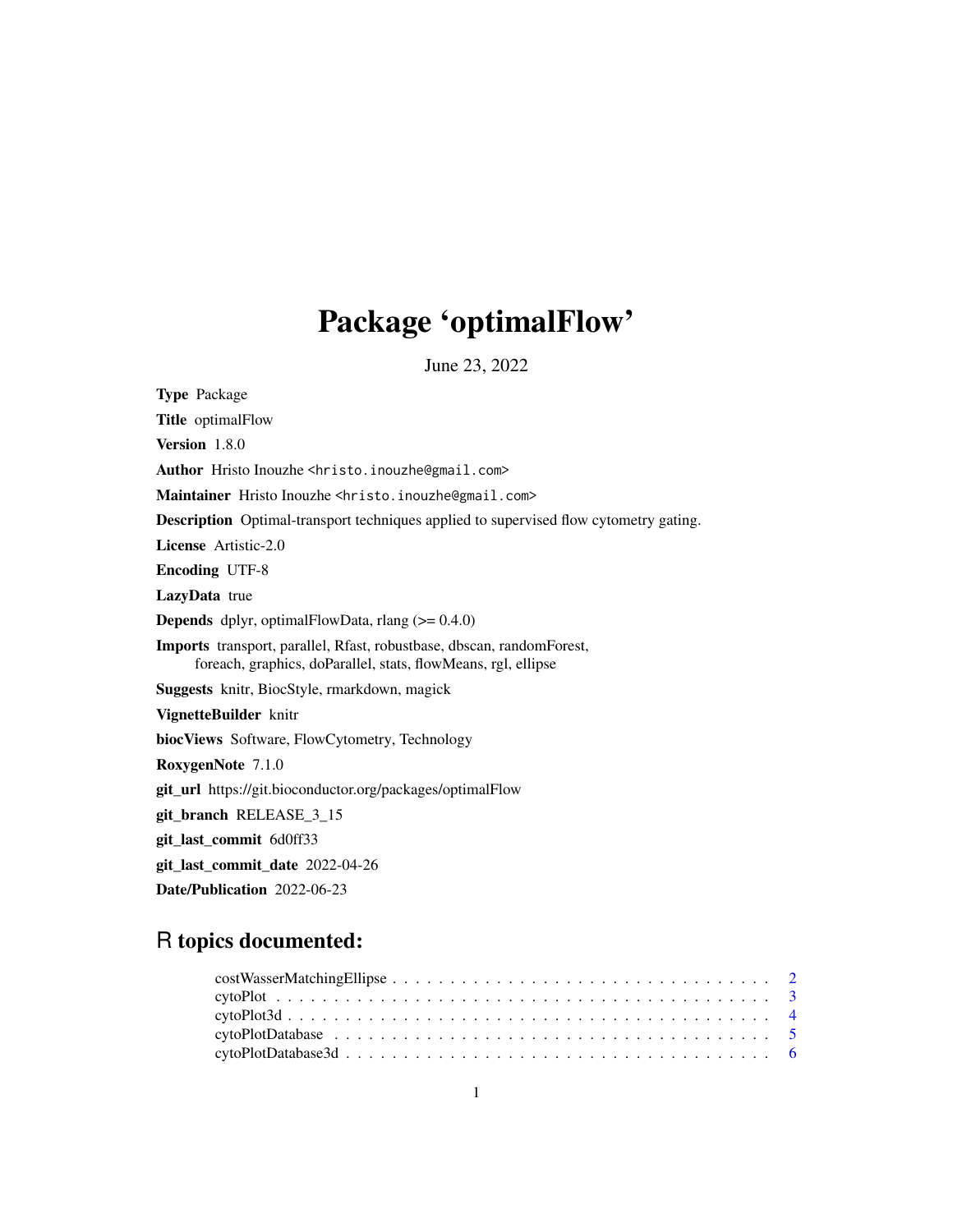### <span id="page-1-0"></span>2 costWasserMatchingEllipse

| Index | 25 |
|-------|----|
|       |    |
|       |    |
|       |    |
|       |    |
|       |    |
|       |    |
|       |    |
|       |    |
|       |    |
|       |    |
|       |    |
|       |    |
|       |    |
|       |    |
|       |    |

costWasserMatchingEllipse

*costWasserMatchinEllipse*

### Description

Calculates a similarity distance based on the 2-Wassertein distance between mixtures of multivariate normal distributions.

### Usage

```
costWasserMatchingEllipse(
  test.cytometry,
  training.cytometries,
  equal.weights = FALSE
)
```

|                      | test. cytometry A clusetering represented as a list of clusters. Each cluster is a list with elements<br>mean, cov, weight and type.                                                                        |
|----------------------|-------------------------------------------------------------------------------------------------------------------------------------------------------------------------------------------------------------|
| training.cytometries | A list of clusterings with the same format as test. cytometry.                                                                                                                                              |
| equal.weights        | If True, weights assigned to every cluster in a partion are uniform (1/number                                                                                                                               |
|                      | of clusters) when calculating the similarity distance. If False, weights assigned<br>to clusters are the proportions of points in every cluster compared to the total<br>amount of points in the partition. |
|                      |                                                                                                                                                                                                             |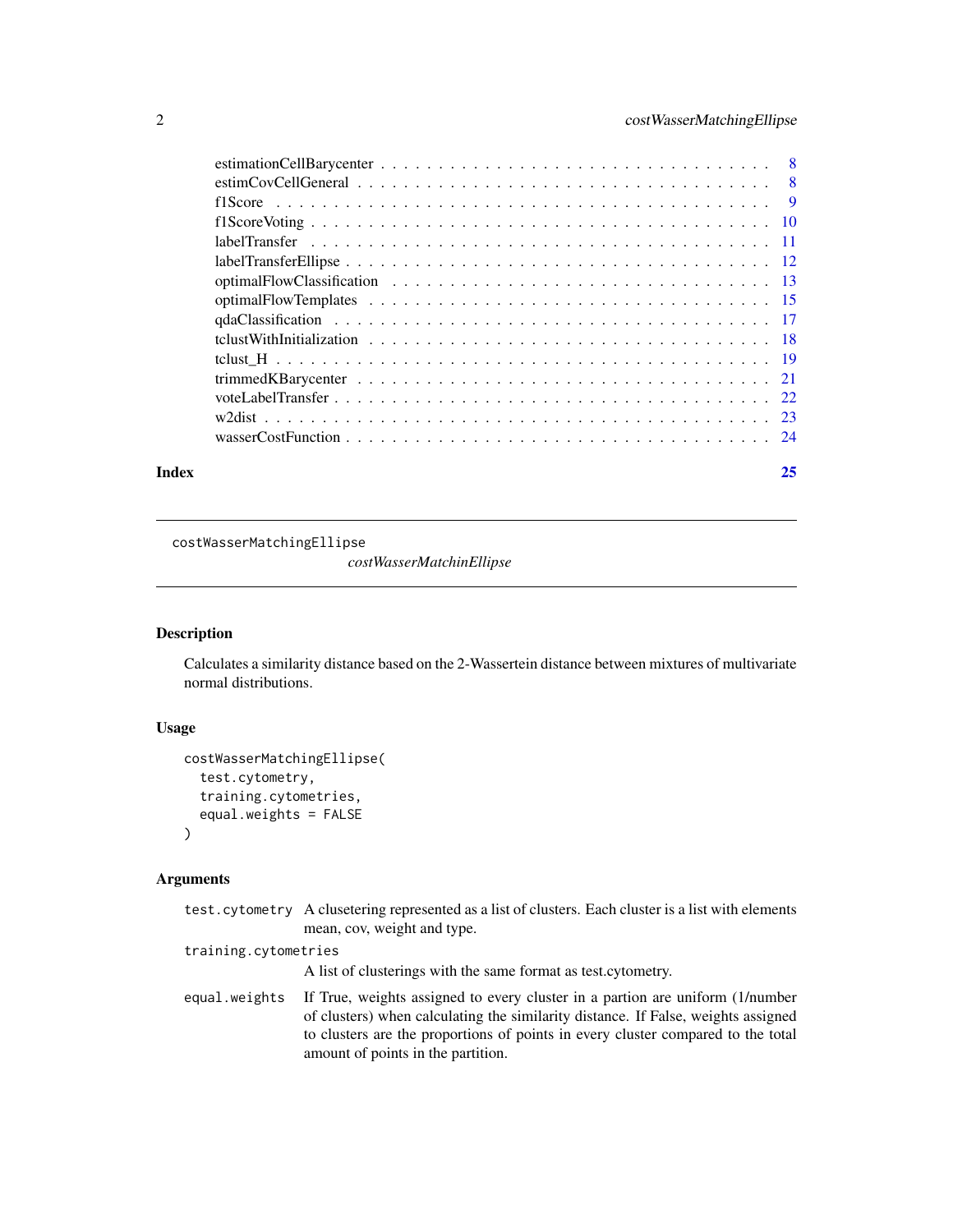#### <span id="page-2-0"></span>cytoPlot 3

### Value

A vector representing the similarity distance between test.cytometry and the elements in training.cytometries.

### References

E del Barrio, H Inouzhe, JM Loubes, C Matran and A Mayo-Iscar. (2019) optimalFlow: Optimaltransport approach to flow cytometry gating and population matching. arXiv:1907.08006

### Examples

```
partition1 <- list(list(mean = c(1, 1), cov = diag(1, 2), weight = 0.5, type = '1'),
                  list(\text{mean} = c(-1, -1), cov = diag(1, 2), weight = 0.5, type = '2'))partition2 <- list(list(list(mean = c(1, -1), cov = diag(1, 2),
                   weight = 0.5, type = '1'), list(mean = c(-1, 1), cov = diag(1, 2), weight = 0.5, type = '2')))
costWasserMatchingEllipse(partition1, partition2)
```
cytoPlot *cytoPlot*

### Description

A plot wrapper for cytometries as a mixture of multivariate normals as used in optimalFlowTemplates.

#### Usage

```
cytoPlot(
  cytometry.as.mixture,
  dimensions = c(1, 2),
  xlim = NULL,ylim = NULL,
  xlab = NULL,
  ylab = NULL
)
```
#### Arguments

cytometry.as.mixture

|            | A list, where each element contains the parameters of a component of the mix-<br>ture as a list with entries: mean, cov, weight and type.                                                                      |
|------------|----------------------------------------------------------------------------------------------------------------------------------------------------------------------------------------------------------------|
| dimensions | A vector containing the two variables on which to perform the projection.                                                                                                                                      |
| xlim       | the x limits $(x1, x2)$ of the plot. Note that $x1 > x2$ is allowed and leads to a<br>'reversed axis'. The default value, NULL, indicates that the range of the finite<br>values to be plotted should be used. |
| vlim       | the y limits of the plot.                                                                                                                                                                                      |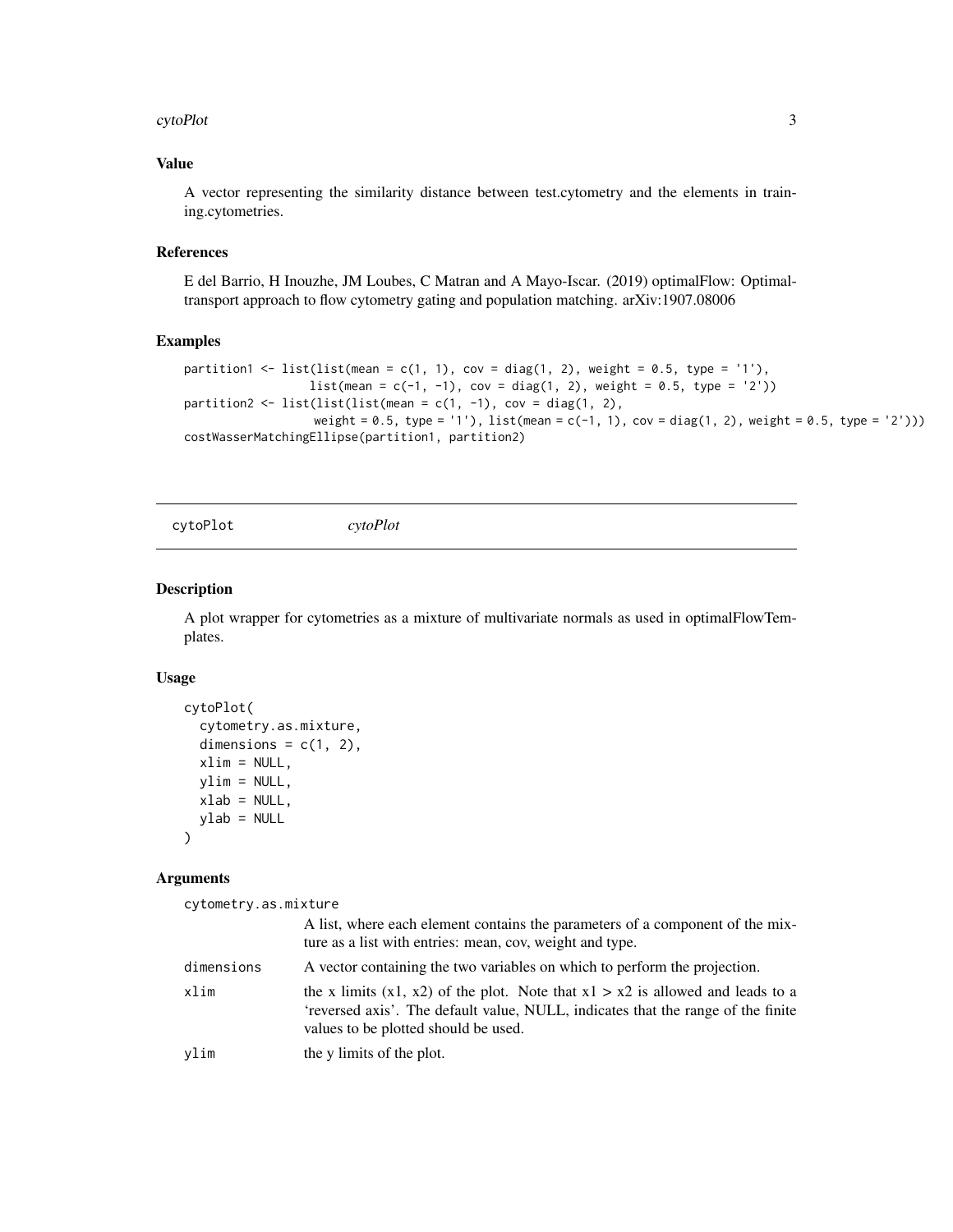<span id="page-3-0"></span>4 cytoPlot3d

| xlab | a label for the x axis, defaults to a description of x. |
|------|---------------------------------------------------------|
| vlab | a label for the y axis, defaults to a description of y. |

#### Value

A two dimensional plot of ellipses containing the 95

### Examples

```
database <- buildDatabase(
 dataset_names = paste0('Cytometry', c(2:5, 7:9, 12:17, 19, 21)),
 population_ids = c('Monocytes', 'CD4+CD8-', 'Mature SIg Kappa', 'TCRgd-'))
templates.optimalFlow <-
 optimalFlowTemplates(
   database = database, templates.number = 5, cl.paral = 1
 \lambdacytoPlot(templates.optimalFlow$templates[[3]], dimensions = c(4, 3), xlim = c(0, 8000), ylim = c(0, 8000), xlab = "
```
cytoPlot3d *cytoPlot3d*

#### Description

A rgl::plot3d wrapper for cytometries as a mixture of multivariate normals as used in optimalFlowTemplates.

### Usage

```
cytoPlot3d(
  cytometry.as.mixture,
  dimensions = c(1, 2),
 xlim = NULL,
 ylim = NULL,
 zlim = NULL,
  xlab = NULL,
 ylab = NULL,
  zlab = NULL
\lambda
```

```
cytometry.as.mixture
                  A list, where each element contains the parameters of a component of the mix-
                  ture as a list with entries: mean, cov, weight and type.
dimensions A vector containing the three variables on which to perform the projection.
```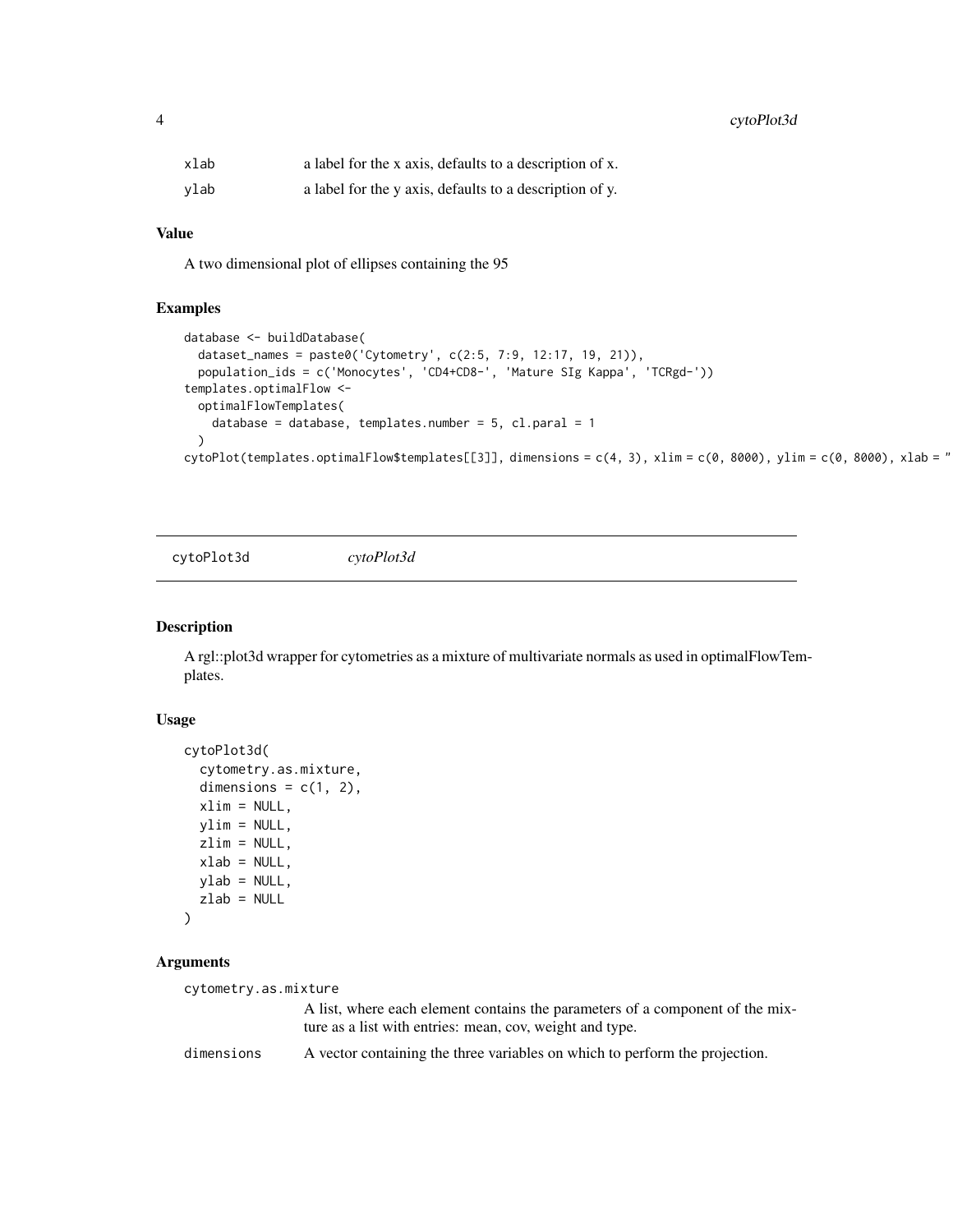<span id="page-4-0"></span>

| xlim | the x limits $(x1, x2)$ of the plot. Note that $x1 > x2$ is allowed and leads to a<br>'reversed axis'. The default value, NULL, indicates that the range of the finite<br>values to be plotted should be used. |
|------|----------------------------------------------------------------------------------------------------------------------------------------------------------------------------------------------------------------|
| ylim | the y limits of the plot.                                                                                                                                                                                      |
| zlim | the z limits of the plot.                                                                                                                                                                                      |
| xlab | a label for the x axis, defaults to a description of x.                                                                                                                                                        |
| ylab | a label for the y axis, defaults to a description of y.                                                                                                                                                        |
| zlab | a label for the z axis, defaults to a description of z.                                                                                                                                                        |

A three dimensional plot of ellipsoids containing the 95

#### Examples

```
database <- buildDatabase(
  dataset_names = paste0('Cytometry', c(2:5, 7:9, 12:17, 19, 21)),
  population_ids = c('Monocytes', 'CD4+CD8-', 'Mature SIg Kappa', 'TCRgd-'))
templates.optimalFlow <-
  optimalFlowTemplates(
   database = database, templates.number = 5, cl.paral = 1
  \lambda# # To execute requires an actual monitor since it uses rgl.
# cytoPlot3d(templates.optimalFlow$templates[[3]], dimensions = c(4, 3, 9), xlim = c(0, 8000), ylim = c(0, 8000), z
```
cytoPlotDatabase *cytoPlotDatabase*

### Description

A plot wrapper for a database (list) of cytometries as a mixture of multivariate normals as used in optimalFlowTemplates.

```
cytoPlotDatabase(
  database.cytometries.as.mixtures,
  dimensions = c(1, 2),
  xlim = c(0, 8000),
 ylim = c(0, 8000),
 xlab = "",
 ylab = "",
  colour = TRUE
)
```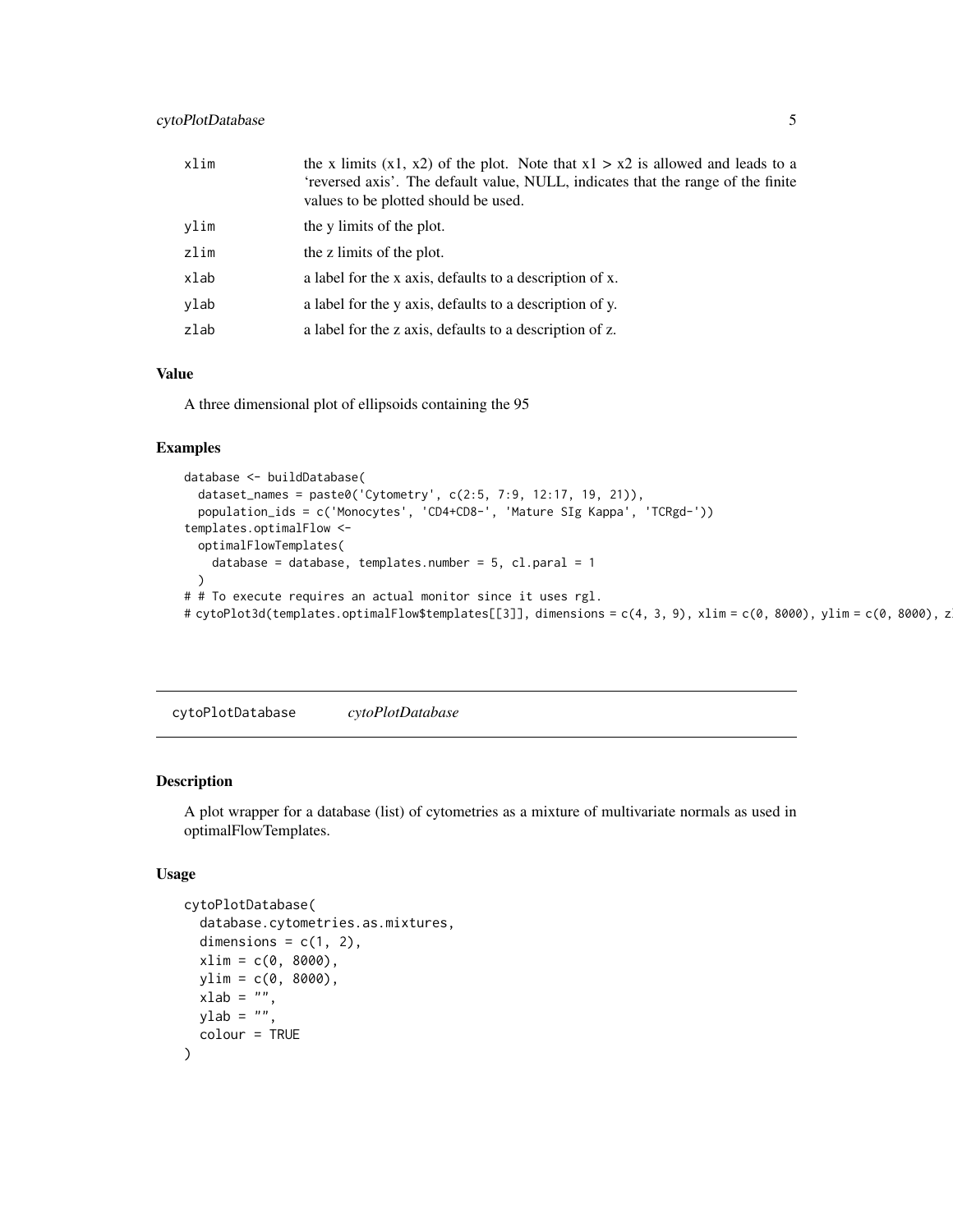### <span id="page-5-0"></span>Arguments

database.cytometries.as.mixtures

|            | A list where each component is a mixture distribution. That is, each component<br>is a list, where each element contains the parameters of a component of the<br>mixture as a list with entries: mean, cov, weight and type. |
|------------|------------------------------------------------------------------------------------------------------------------------------------------------------------------------------------------------------------------------------|
| dimensions | A vector containing the two variables on which to perform the projection.                                                                                                                                                    |
| xlim       | the x limits $(x1, x2)$ of the plot. Note that $x1 > x2$ is allowed and leads to a<br>'reversed axis'. The default value, NULL, indicates that the range of the finite<br>values to be plotted should be used.               |
| ylim       | the y limits of the plot.                                                                                                                                                                                                    |
| xlab       | a label for the x axis, defaults to a description of x.                                                                                                                                                                      |
| ylab       | a label for the y axis, defaults to a description of y.                                                                                                                                                                      |
| colour     | If TRUE plots elements of a mixture distribution in different colours. If FALSE<br>plots them in black.                                                                                                                      |

### Value

A two dimensional plot of ellipses containing the 95

#### Examples

```
database <- buildDatabase(
 dataset_names = paste0('Cytometry', c(2:5, 7:9, 12:17, 19, 21)),
 population_ids = c('Monocytes', 'CD4+CD8-', 'Mature SIg Kappa', 'TCRgd-'))
templates.optimalFlow <-
 optimalFlowTemplates(
   database = database, templates.number = 5, cl.paral = 1
 )
cytoPlotDatabase(templates.optimalFlow$database.elliptical[which(templates.optimalFlow$clustering == 3)], dimen
```
cytoPlotDatabase3d *cytoPlotDatabase3d*

### Description

A plot3d wrapper for a database (list) of cytometries as a mixture of multivariate normals as used in optimalFlowTemplates.

```
cytoPlotDatabase3d(
  database.cytometries.as.mixtures,
  dimensions = c(1, 2, 3),
  xlim = c(0, 8000),ylim = c(0, 8000),
```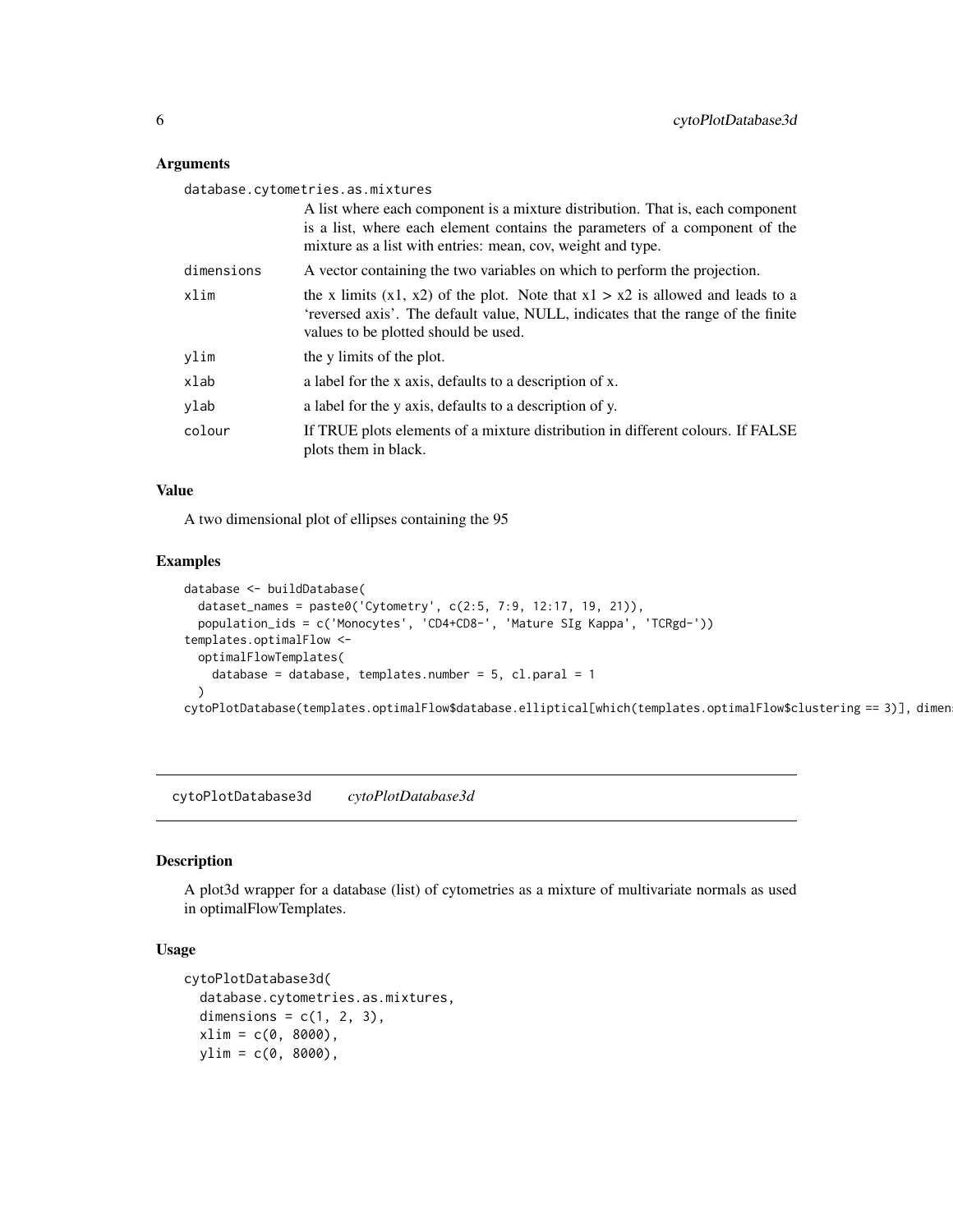### cytoPlotDatabase3d 7

```
zlim = c(0, 8000),
 xlab = ",
 ylab = "",
 zlab = ",
  colour = TRUE
\mathcal{E}
```
### Arguments

database.cytometries.as.mixtures

|            | A list where each component is a mixture distribution. That is, each component<br>is a list, where each element contains the parameters of a component of the<br>mixture as a list with entries: mean, cov, weight and type. |
|------------|------------------------------------------------------------------------------------------------------------------------------------------------------------------------------------------------------------------------------|
| dimensions | A vector containing the two variables on which to perform the projection.                                                                                                                                                    |
| xlim       | the x limits $(x1, x2)$ of the plot. Note that $x1 > x2$ is allowed and leads to a<br>'reversed axis'. The default value, NULL, indicates that the range of the finite<br>values to be plotted should be used.               |
| ylim       | the y limits of the plot.                                                                                                                                                                                                    |
| zlim       | the z limits of the plot.                                                                                                                                                                                                    |
| xlab       | a label for the x axis, defaults to a description of x.                                                                                                                                                                      |
| ylab       | a label for the y axis, defaults to a description of y.                                                                                                                                                                      |
| zlab       | a label for the z axis, defaults to a description of z.                                                                                                                                                                      |
| colour     | If TRUE plots elements of a mixture distribution in different colours. If FALSE<br>plots them in black.                                                                                                                      |

### Value

A three dimensional plot of ellipsoids containing the 95

```
database <- buildDatabase(
  dataset_names = paste0('Cytometry', c(2:5, 7:9, 12:17, 19, 21)),
  population_ids = c('Monocytes', 'CD4+CD8-', 'Mature SIg Kappa', 'TCRgd-'))
templates.optimalFlow <-
  optimalFlowTemplates(
   database = database, templates.number = 5, cl.paral = 1
  )
# # To execute requires an actual monitor since it uses rgl.
#cytoPlotDatabase3d(templates.optimalFlow$database.elliptical[which(templates.optimalFlow$clustering == 3)], d
```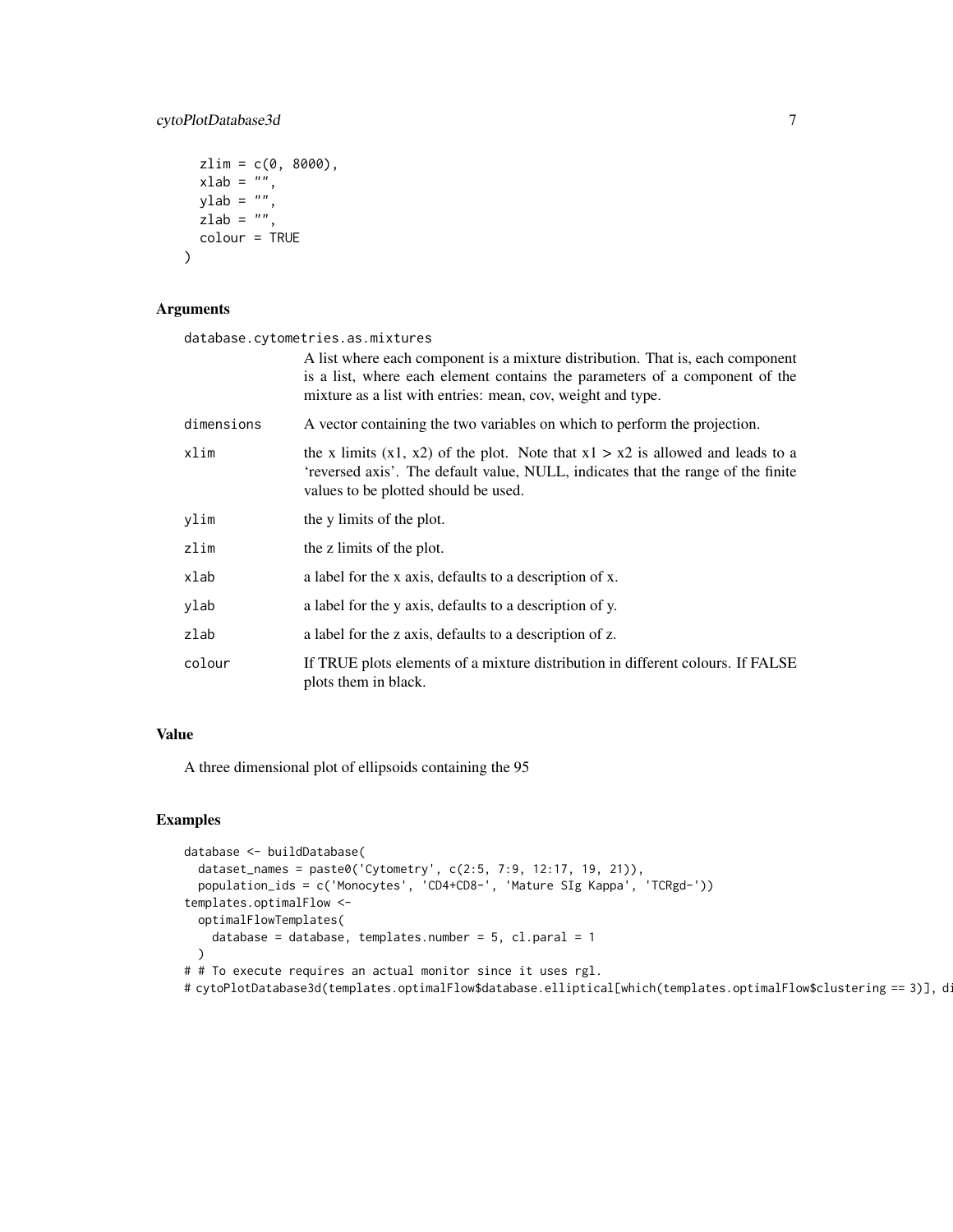```
estimationCellBarycenter
```
*estimationCellBarycenter*

#### Description

Estimates a Wasserstein barycenter for a cluster type using a collection of partitions.

### Usage

estimationCellBarycenter(cell, cytometries)

### Arguments

| cell        | Name of the cluster of interest. |
|-------------|----------------------------------|
| cytometries | List of clusterings.             |

### Value

A list representing the (1-)barycenter:

mean Mean of the barycenter.

cov Covariance of the barycenter.

weight Weight associated to the barycenter.

type Type of the cluster.

### Examples

```
partition1 <- list(list(mean = c(1, 1), cov = diag(1, 2), weight = 0.5, type = '1'),
                    list(\text{mean} = c(-1, -1), \text{cov} = diag(1, 2), weight = 0.5, type = '2'))partition2 <- list(list(mean = c(1, -1), cov = diag(1, 2), weight = 0.5, type = '1'),
                    list(\text{mean} = c(-1, 1), \text{cov} = \text{diag}(1, 2), \text{weight} = 0.5, \text{type} = '2'))cytometries <- list(partition1, partition2)
estimationCellBarycenter('1',cytometries)
```
estimCovCellGeneral *estimCovCellGeneral*

### Description

Estimation of mean and covariance for a label in a partition.

```
estimCovCellGeneral(cell, cytometry, labels, type = "standard", alpha = 0.85)
```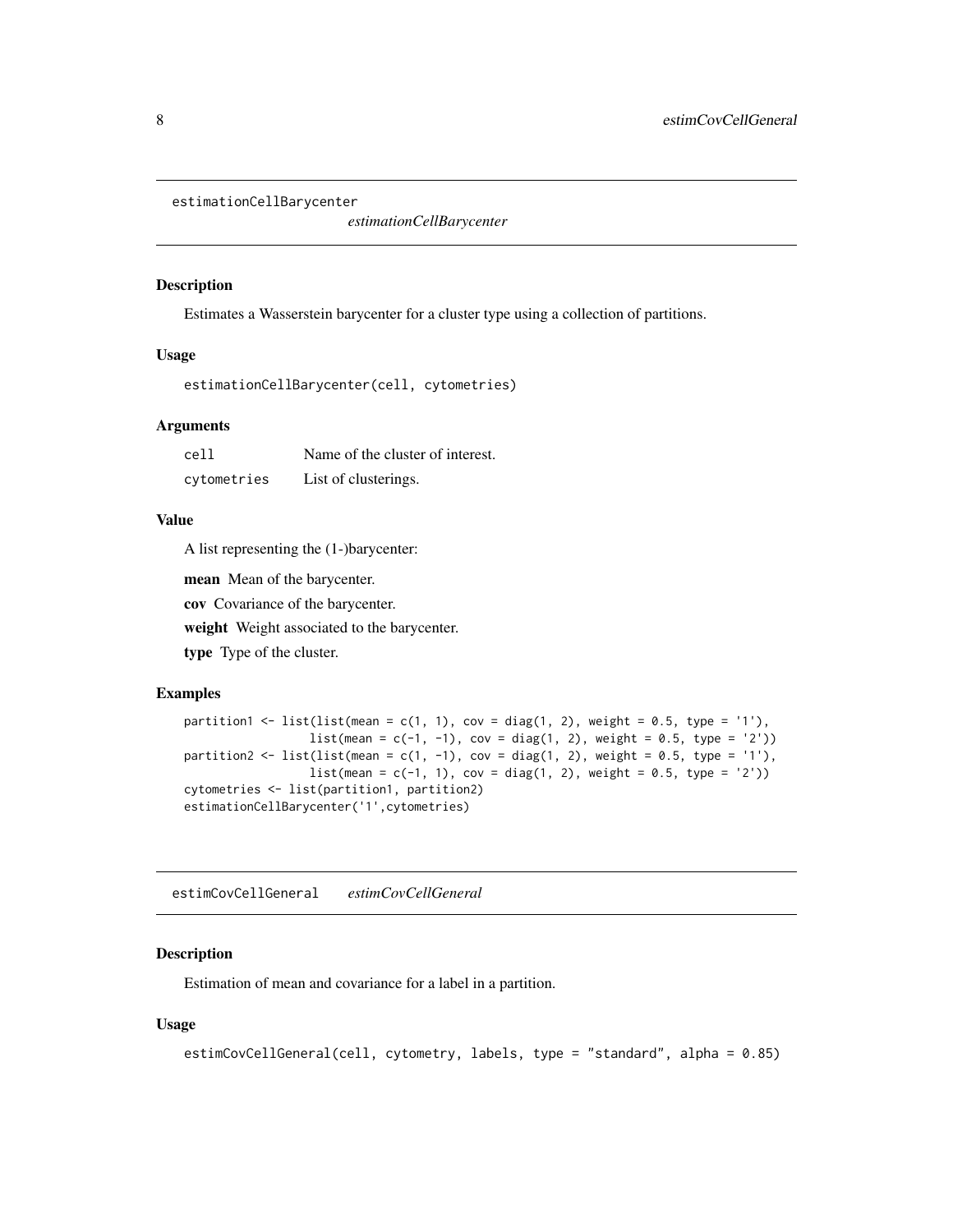#### <span id="page-8-0"></span>f1Score 9

### Arguments

| cell      | Labell of the clauter of interest.                                                                                                     |
|-----------|----------------------------------------------------------------------------------------------------------------------------------------|
| cytometry | Data of the partition, without labels.                                                                                                 |
| labels    | Labels of the partition.                                                                                                               |
| type      | How to estimate covariance matrices of a cluster. 'standard' is for using $cov()$ ,<br>while 'robust' is for using robustbase::covMcd. |
| alpha     | Only when type = 'robust'. Indicates the value of alpha in robustbase::covMcd.                                                         |

### Value

A list containing:

mean Mean of the cluster. cov Covariance of the cluster. weight Weight associated to the cluster. type Type of the cluster.

### Examples

estimCovCellGeneral('Basophils', Cytometry1[,1:10], Cytometry1[,11])

f1Score *f1Score*

### Description

Calculates the F1 score fore each group in a partition.

### Usage

```
f1Score(clustering, cytometry, noise.cells)
```
### Arguments

| clustering  | The labels of the new classification.                                         |
|-------------|-------------------------------------------------------------------------------|
| cytometry   | Data of the clustering, where the last variable contains the original labels. |
| noise.cells | An array of labels to be considered as noise.                                 |

### Value

A matrix where the first row is the F1 score, the second row is the Precision and the third row is the Recall.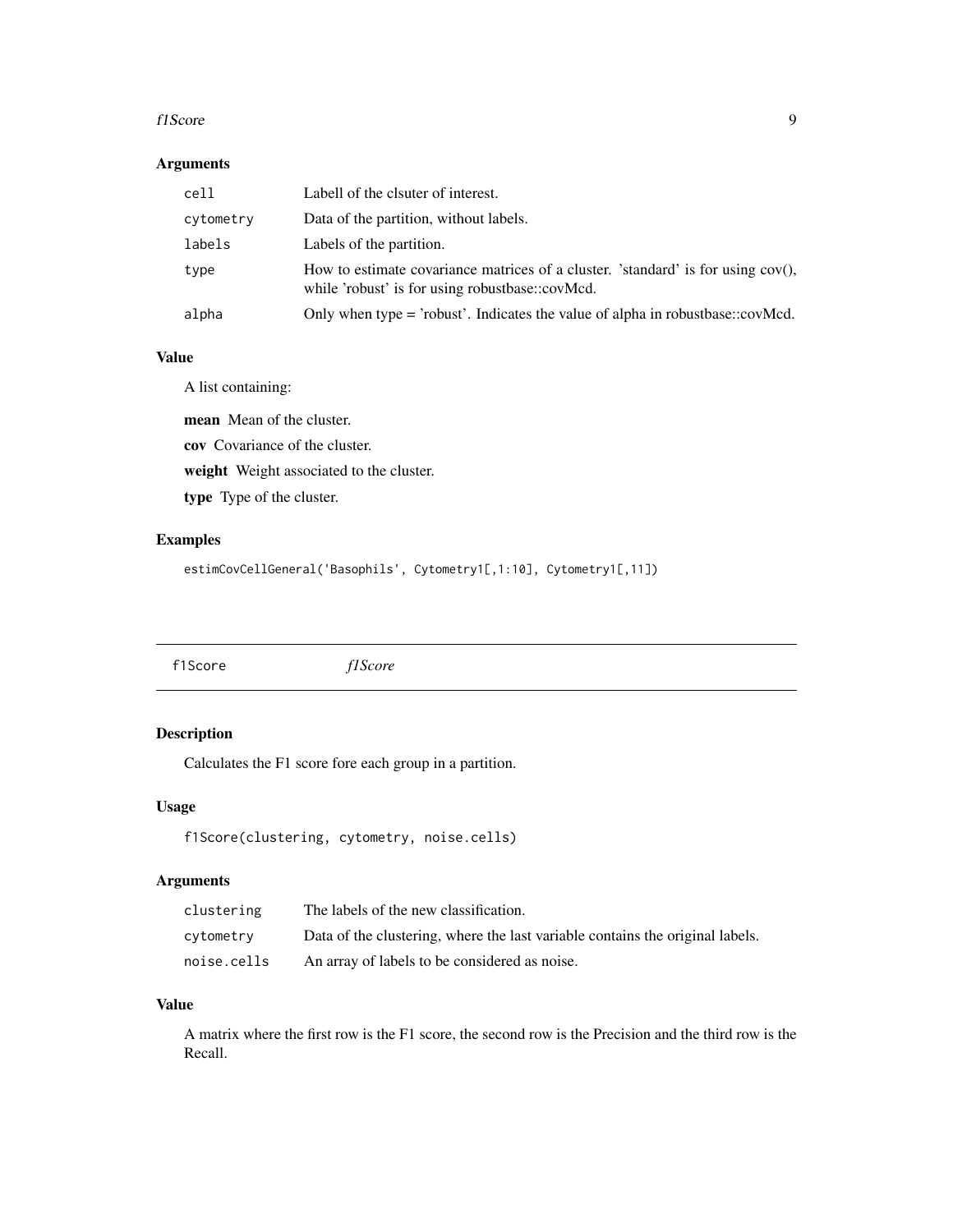### <span id="page-9-0"></span>References

E del Barrio, H Inouzhe, JM Loubes, C Matran and A Mayo-Iscar. (2019) optimalFlow: Optimaltransport approach to flow cytometry gating and population matching. arXiv:1907.08006

#### Examples

```
f1Score(dplyr::pull(Cytometry3[c(sample(1:250,250),251:(dim(Cytometry3)[1])),],11),
       Cytometry3, noise.types)
```
f1ScoreVoting *f1ScoreVoting*

### Description

Calculates the F1 score fore each group in a partition, when provided with a fuzzy classification.

### Usage

f1ScoreVoting(voting, clustering, cytometry, nivel\_sup, noise.cells)

#### Arguments

| voting      | A list where each entry is a vote on the respective label.                                                                                           |
|-------------|------------------------------------------------------------------------------------------------------------------------------------------------------|
| clustering  | Labels of the partition.                                                                                                                             |
| cytometry   | Data of the clustering, where the last variable contains the original labels.                                                                        |
| nivel_sup   | level of tolerance for assigning a hard clustering. Should be greater or equal<br>than 1. Class A is assigned if class $A > n$ ivel_sup $*$ Class B. |
| noise.cells | An array of labels to be considered as noise.                                                                                                        |

#### Value

A matrix where the first row is the F1 score, the second row is the Precision and the third row is the Recall.

```
# # We construct a simple database selecting only some of the Cytometries and some cell types for simplicity and for
database <- buildDatabase(
  dataset_names = paste0('Cytometry', c(2:5, 7:9, 12:17, 19, 21)),
     population_ids = c('Monocytes', 'CD4+CD8-', 'Mature SIg Kappa', 'TCRgd-'))
templates.optimalFlow <- optimalFlowTemplates(database = database, templates.number = 5,
cl.paral = 1)classification.optimalFlow <- optimalFlowClassification(as.data.frame(Cytometry1)[
 l.paral = 1)<br>lassification.optimalFlow <- optimalFlowClassification(as.data.frame(Cyto<br>which(match(Cytometry1$`Population ID (name)`, c('Monocytes', 'CD4+CD8-',
```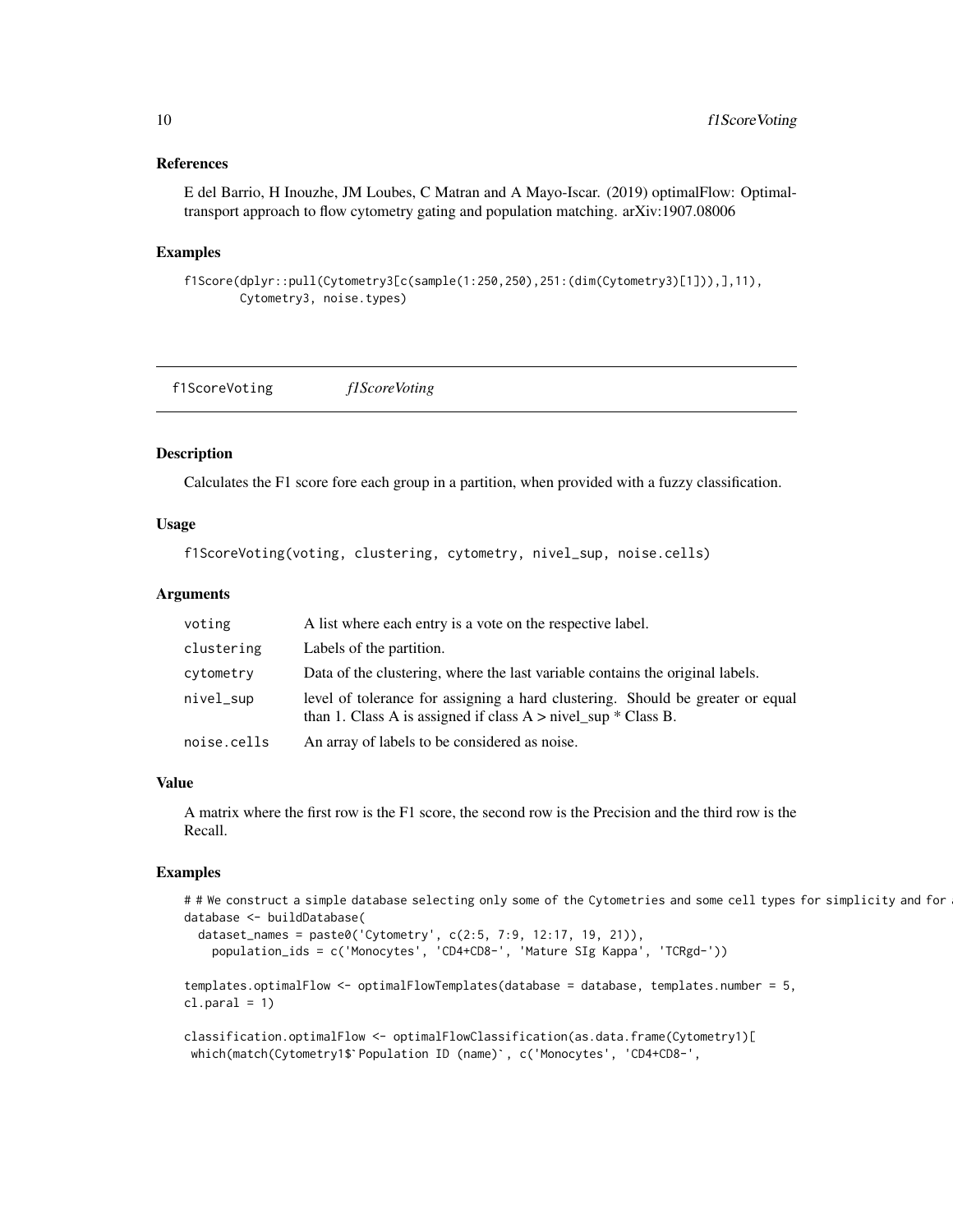#### <span id="page-10-0"></span>labelTransfer 11

```
'Mature SIg Kappa', 'TCRgd-'), nomatch = 0) > 0), 1:10], database, templates.opti
 classif.method = 'matching', cost.function = 'ellipses', cl.paral = 1)
f1ScoreVoting(classification.optimalFlow$cluster.vote, classification.optimalFlow$cluster,
                    d = 'matching', cost.function = 'ellipses', cl.paral = 1)<br>classification.optimalFlow$cluster.vote, classification.optimalFlow$clus;<br>as.data.frame(Cytometry1)[which(match(Cytometry1$`Population ID (name)`,
```
c('Monocytes', 'CD4+CD8-', 'Mature SIg Kappa', 'TCRgd-'), nomatch =  $0$ ) >  $0$ ), ],

labelTransfer *labelTransfer*

#### Description

Label transfer between a test partition and a training set of partitions.

### Usage

```
labelTransfer(
  training.cytometry,
  test.cytometry,
  test.partition,
  equal.weights = FALSE
\lambda
```
### Arguments

training.cytometry

List of partitions, where each partition is a dataframe where the last column contains the labels of the partition.

| test.cytometry Test data, a dataframe without labels.                                                                                                                                                                                                                                                      |
|------------------------------------------------------------------------------------------------------------------------------------------------------------------------------------------------------------------------------------------------------------------------------------------------------------|
| test.partition Labels of a partition of the test data.                                                                                                                                                                                                                                                     |
| equal weights If True, weights assigned to every cluster in a partion are uniform (1/number<br>of clusters) when calculating the similarity distance. If False, weights assigned<br>to clusters are the proportions of points in every cluster compared to the total<br>amount of points in the partition. |

#### Value

A fuzzy relabeling consistent of a transportation plan.

```
data.example <- data.frame(v1 = c(rnorm(50, 2, 1), rnorm(50, -2, 1)),
                  v2 = c(rnorm(50, 2, 1), rnorm(50, -2, 1)), id = c(rep(0, 50), rep(1, 50)))test.labels <- c(rep('a', 50), rep('b', 50))
labelTransfer(data.example, data.example[, 1:2], test.labels)
```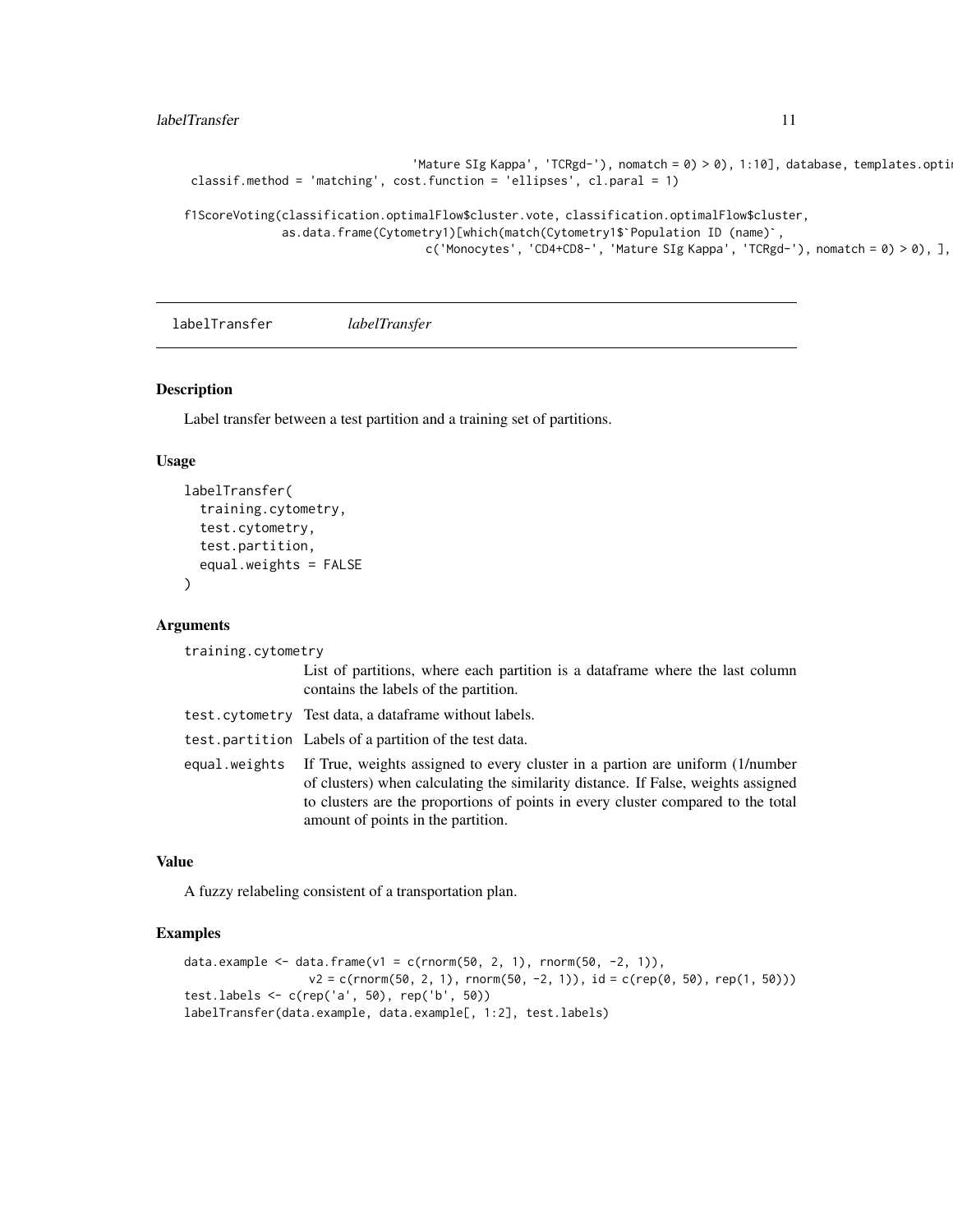<span id="page-11-0"></span>labelTransferEllipse *labelTransferEllipse*

### Description

Label transfer between a test partition and a training partitions viewed as a mixture of gaussians.

#### Usage

```
labelTransferEllipse(
  i,
  test.cytometry.ellipses,
  training.cytometries.barycenter,
  equal.weights = FALSE
)
```
#### Arguments

|                         | A dummy variable, should be any integral. Ment for use with lapply.                                                                                                                                                                                                                          |
|-------------------------|----------------------------------------------------------------------------------------------------------------------------------------------------------------------------------------------------------------------------------------------------------------------------------------------|
| test.cytometry.ellipses |                                                                                                                                                                                                                                                                                              |
|                         | A test clustering viewed as a mixture of multivariate normal distributions.                                                                                                                                                                                                                  |
|                         | training.cytometries.barycenter<br>A training partition viewed as a mixture of multivariate normal distributions.                                                                                                                                                                            |
| equal.weights           | If True, weights assigned to every cluster in a partion are uniform (1/number<br>of clusters) when calculating the similarity distance. If False, weights assigned<br>to clusters are the proportions of points in every cluster compared to the total<br>amount of points in the partition. |

### Value

A fuzzy relabeling consistent of a transportation plan.

### References

E del Barrio, H Inouzhe, JM Loubes, C Matran and A Mayo-Iscar. (2019) optimalFlow: Optimaltransport approach to flow cytometry gating and population matching. arXiv:1907.08006

```
partition1 <- list(list(mean = c(1, 1), cov = diag(1, 2), weight = 0.5, type = '1'),
                     list(\text{mean} = c(-1, -1), \text{cov} = \text{diag}(1, 2), \text{weight} = 0.5, \text{type} = '2'))partition2 \le list(list(mean = c(1, 1), cov = diag(1, 2), weight = 0.5, type = 'a'),
                     list(\text{mean} = c(-1, -1), \text{cov} = \text{diag}(1, 2), \text{weight} = 0.5, \text{type} = 'b')labelTransferEllipse(1, partition2, partition1)
```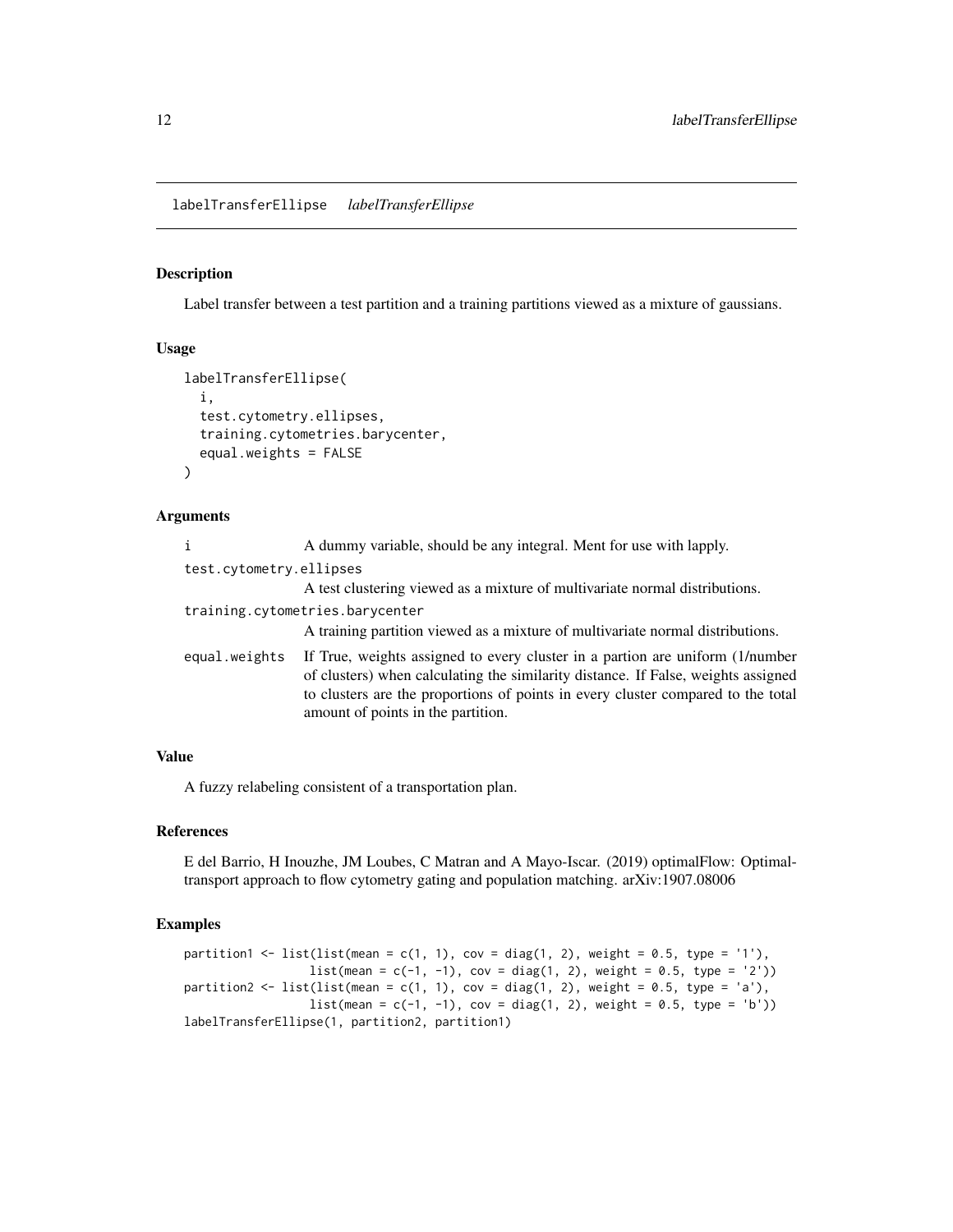<span id="page-12-0"></span>optimalFlowClassification

*optimalFlowClassification*

### Description

Performs a supervised classification of input data when a database and a partition of the database are provided.

#### Usage

```
optimalFlowClassification(
 X,
 database,
  templates,
 consensus.method = "pooling",
  cov.estimation = "standard",
  alpha.cov = 0.85,
  initial.method = "supervized",
 max.clusters = NA,
  alpha.tclust = 0,
  restr.factor.tclust = 1000,
  classif.method = "qda",
  qda.bar = TRUE,
  cost.function = "points",
  cl.parallel = 1,
  equal.weights.voting = TRUE,
  equal.weights.template = TRUE
)
```

| X                | Data sample to be classified.                                                                                                                                                                  |  |
|------------------|------------------------------------------------------------------------------------------------------------------------------------------------------------------------------------------------|--|
| database         | A list where each entry is a partition (clustering) represented as data frame, of the<br>same dimensions, where the last variable represents the labels of the partition.                      |  |
| templates        | List of the consensus clusterings for every group in the partition of the database<br>obtained by optimal Flow Templates                                                                       |  |
| consensus.method |                                                                                                                                                                                                |  |
|                  | The consensus method value that was used in optimal Flow Templates.                                                                                                                            |  |
|                  | cov. estimation How to estimate covariance matrices in each cluster of a partition. "standard" is<br>for using cov(), while "robust" is for using robustbase::covMcd.                          |  |
| alpha.cov        | Only when coverstimation $=$ "robust". Indicates the value of alpha in robust-<br>base∷covMcd.                                                                                                 |  |
|                  | initial method Indicates how to obtain a partition of X. Takes values in c("supervized", "unsu-<br>pervized"). Supervized uses tclust initilized by templates. Unsupevized usese<br>flowMeans. |  |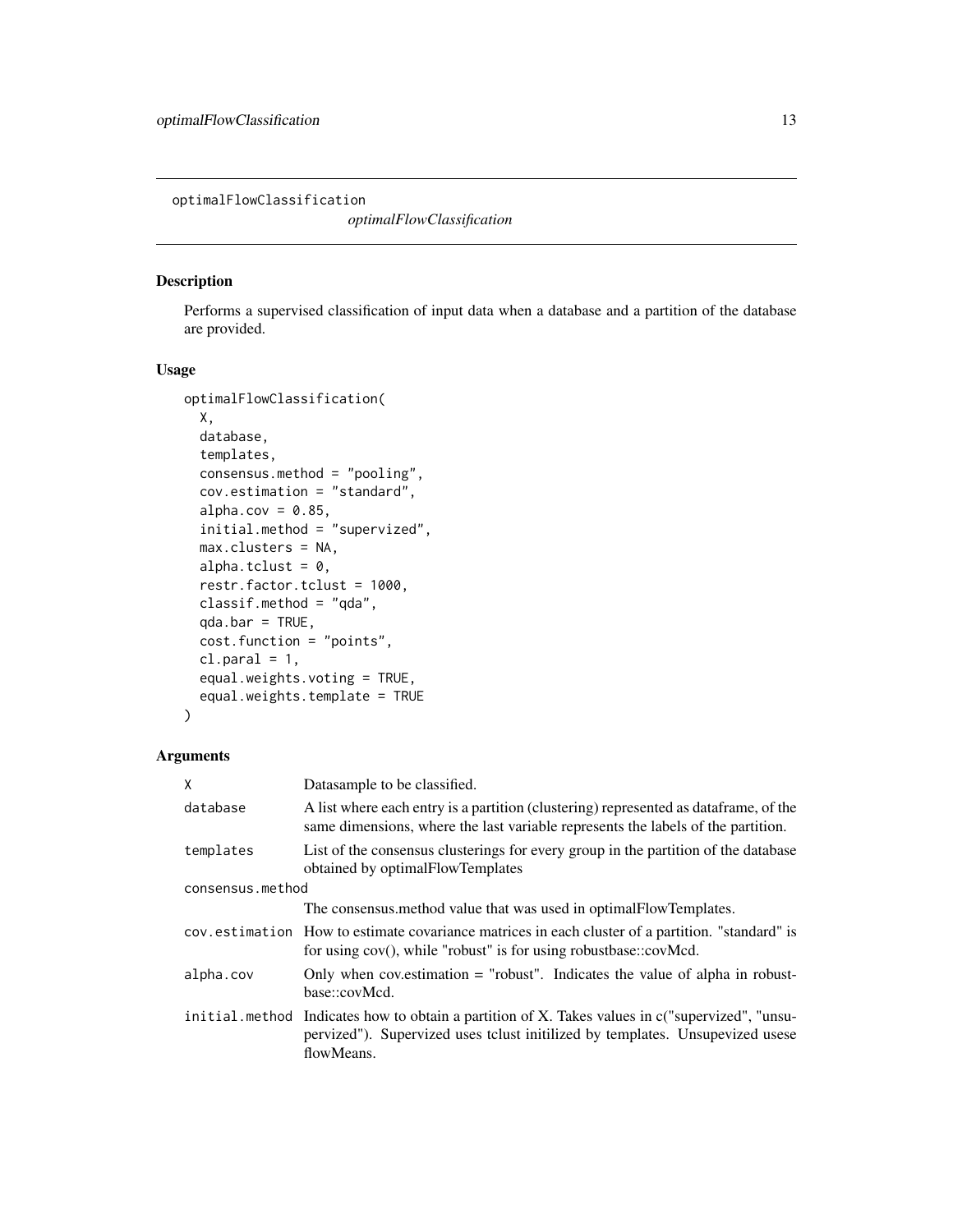| max.clusters           | The maximum numbers of clusters for flowMeans. Only when initial.method $=$<br>unsupervized.                                                                                                            |  |
|------------------------|---------------------------------------------------------------------------------------------------------------------------------------------------------------------------------------------------------|--|
| alpha.tclust           | Level of trimming allowed fo tclust. Only when initial method = supervized.                                                                                                                             |  |
| restr.factor.tclust    |                                                                                                                                                                                                         |  |
|                        | Fixes the restrifact parameter in to lust. Only when initial method = supervized.                                                                                                                       |  |
|                        | classif.method Indicates what type of supervised learning we want to do. Takes values on<br>c("matching", "qda", "random forest").                                                                      |  |
| gda.bar                | Only if classif.method $=$ "qda". If True then the appropriate consensus clustering<br>(template, prototype) is used for learning. If False, the closest partition in the<br>appropriate group is used. |  |
| cost.function          | Only if classif.method $=$ "matching". Indicates the cost function, distance be-<br>tween clusters, to be used for label matching.                                                                      |  |
| cl.paral               | Number of cores to be used in parallel procedures.                                                                                                                                                      |  |
| equal.weights.voting   |                                                                                                                                                                                                         |  |
|                        | only when classif.method = "qda" and qda.bar = F, or when classif.method =<br>"random forest". Indicates the weights structure when looking for the most sim-<br>ilar partition in a group.             |  |
| equal.weights.template |                                                                                                                                                                                                         |  |
|                        | If True, weights assigned to every cluster in a partion are uniform (1/number of                                                                                                                        |  |

clusters). If False, weights assigned to clusters are the proportions of points in every cluster compared to the total amount of points in the partition.

#### Value

A list formed by:

cluster Labels assigned to the input data.

- clusterings A list that contains the initial unsupervized or semi-supervized clusterings of the cytometry of interest. Can have as much entries as the number of templates in the semisupervized case (initial.method = "supervized), or only one entry in the case of initial.method = "unsupervized". Each entry is a list where the most relevant argument for the clusterings is cluster.
- assigned.template.index Label of the group for which the template is closer to the data. When classical qda or random forest ares used for classification there is a secon argument indicating the index of the cytometry in the cluster used for learning.
- cluster.vote Only when classif.method = "matching" or when consensus.method in c("hierarchical", "k-barycenter"). Vote on the type of every label in the partition of the data. In essence, cluster + cluster.vote return a fuzzy clustering of the data of interest.

### References

E del Barrio, H Inouzhe, JM Loubes, C Matran and A Mayo-Iscar. (2019) optimalFlow: Optimaltransport approach to flow cytometry gating and population matching. arXiv:1907.08006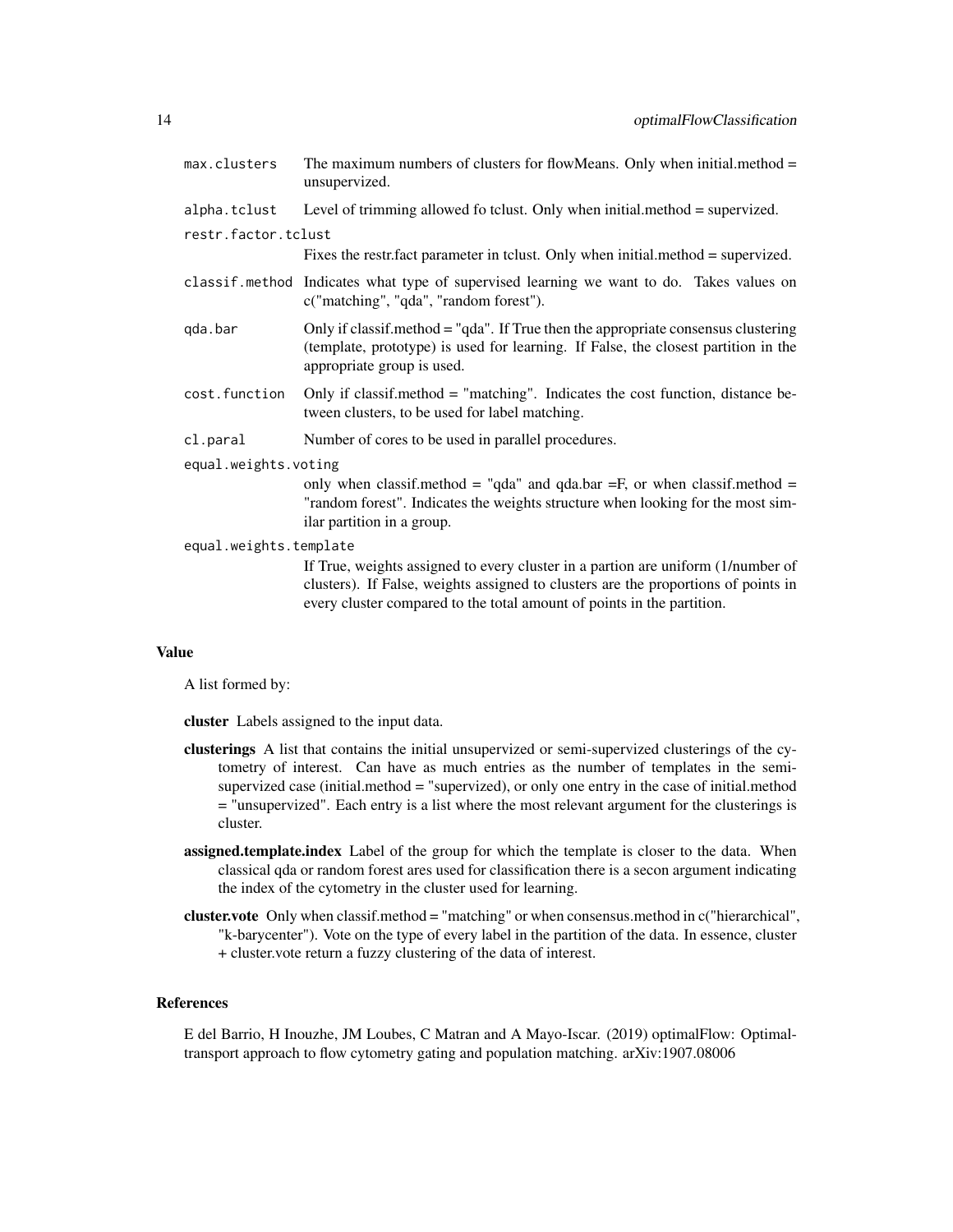#### <span id="page-14-0"></span>Examples

```
# # We construct a simple database selecting only some of the Cytometries and some cell types for simplicity and for
database <- buildDatabase(
  dataset_names = paste0('Cytometry', c(2:5, 7:9, 12:17, 19, 21)),
     population_ids = c('Monocytes', 'CD4+CD8-', 'Mature SIg Kappa', 'TCRgd-'))
# # To select the appropriate number of templates, via hierarchical tree, in an interactive fashion and produce a clustering we can also use:
# templates.optimalFlow <- optimalFlowTemplates(database = database)
templates.optimalFlow <- optimalFlowTemplates(database = database, templates.number = 5,
                                                             cl.parallel = 1)classification.optimalFlow <- optimalFlowClassification(Cytometry1[
  emplates.optimalFlow <- optimalFlowTemplates(database = database, templates.number = 5,<br>cl.paral = 1)<br>lassification.optimalFlow <- optimalFlowClassification(Cytometry1[<br>which(match(Cytometry1$`Population ID (name)`,c("Mono
                                             "TCRgd-"), nomatch = 0) > 0), 1:10], database, templates.optimalFlow, cl.paral =
scoreF1.optimalFlow <- optimalFlow::f1Score(classification.optimalFlow$cluster,
                                           tion ID (name)`,c("Monocytes", "CD4+CD8-", "Mature SIg Kapp"<br>TCRgd-"), nomatch = 0) > 0), 1:10], database, templates.<br>low::f1Score(classification.optimalFlow$cluster,<br>Cytometry1[which(match(Cytometry1$`Population ID (name)
                                                                          c("Monocytes", "CD4+CD8-", "Mature SIg Kappa", "TCRgd-"),
```
optimalFlowTemplates *optimalFlowTemplates*

#### **Description**

Returns a partition of the input clusterings with a respective consensus clustering for every group.

```
optimalFlowTemplates(
  database,
  database.names = NULL,
  cov.estimation = "standard",
  alpha.cov = 0.85,
  equal.weights.template = TRUE,
  hclust.method = "complete",
  trimm.template = FALSE,
  templates.number = NA,
 minPts = 2,eps = 1,
  consensus.method = "pooling",
  barycenters.number = NA,
  bar.repetitions = 40,
  alpha. bar = 0.05,
  bar.ini.method = "plus-plus",
  consensus.minPts = 3,
  cl.parallel = 1)
```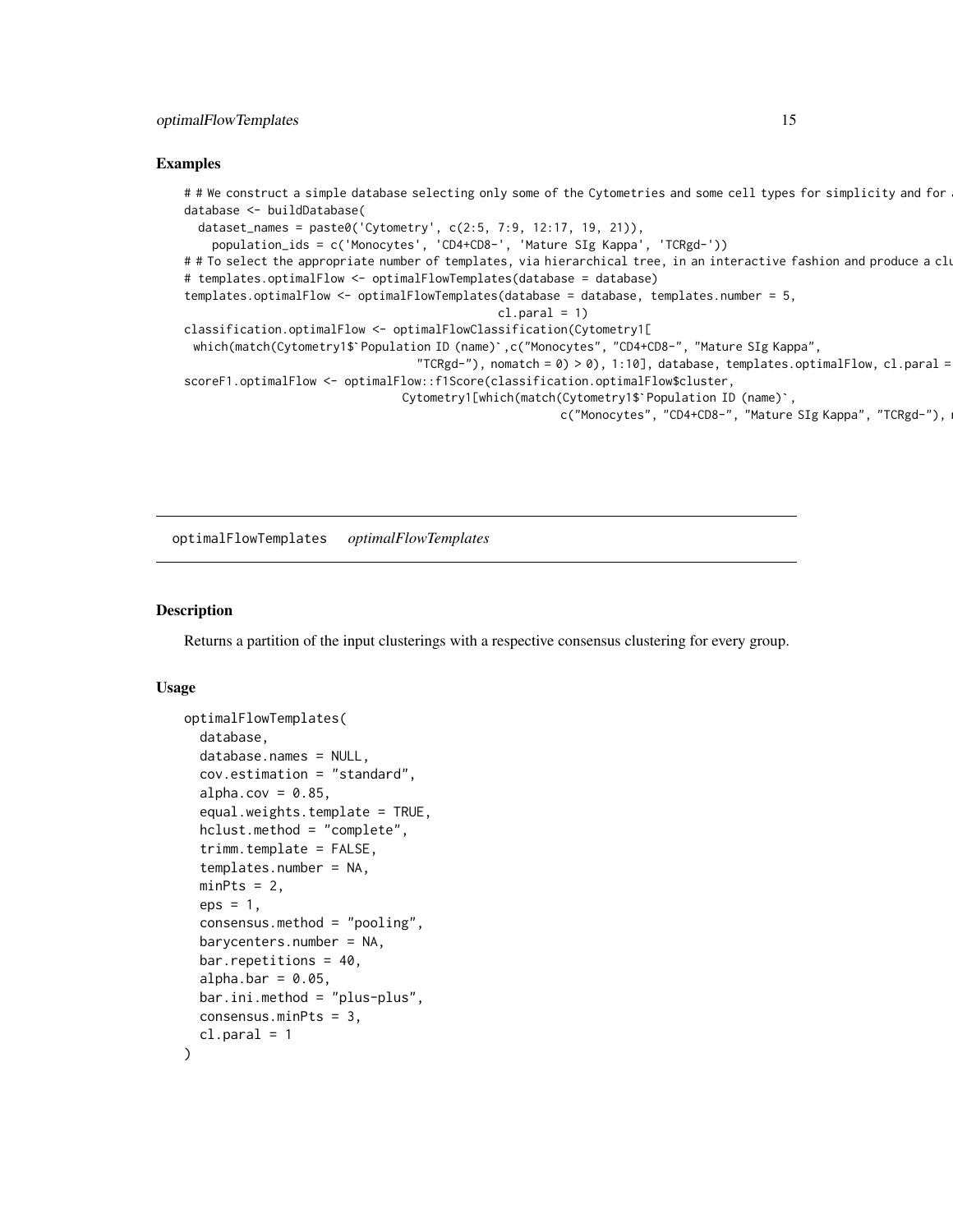| database               | A list where each entry is a partition (clustering) represented as dataframe, of the<br>same dimensions, where the last variable represents the labels of the partition.                                                                         |  |
|------------------------|--------------------------------------------------------------------------------------------------------------------------------------------------------------------------------------------------------------------------------------------------|--|
|                        | database.names Names of the elements in the database.                                                                                                                                                                                            |  |
|                        | cov.estimation How to estimate covariance matrices in each cluster of a partition. 'standard' is<br>for using cov(), while 'robust' is for using robustbase::covMcd.                                                                             |  |
| alpha.cov              | Only when cov. estimation $=$ 'robust'. Indicates the value of alpha in robust-<br>base::covMcd.                                                                                                                                                 |  |
| equal.weights.template |                                                                                                                                                                                                                                                  |  |
|                        | If True, weights assigned to every cluster in a partion are uniform (1/number of<br>clusters). If False, weights assigned to clusters are the proportions of points in<br>every cluster compared to the total amount of points in the partition. |  |
| hclust.method          | Indicates what kind of hierarchical clustering to do with the similarity distances<br>matrix of the partitions. Takes values in c('complete', 'single', 'average', 'hdb-<br>scan', 'dbscan').                                                    |  |
|                        | trimm.template Logical value. Indicates if it is allowed to not take into account some of the<br>entries of database. Default is False.                                                                                                          |  |
| templates.number       |                                                                                                                                                                                                                                                  |  |
|                        | Only if helust.method in c('complete', 'single', 'average'). Indicates the number<br>of clusters to use with cutree. If set to NA (default), plots the hierarchical tree<br>and asks the user to introduce an appropriate number of clusters.    |  |
| minPts                 | Only if helust.method in c('hdbscan', 'dbscan'). Indicates the value of argument<br>minPts in dbscan::dbscan and dbscan::hdbscan.                                                                                                                |  |
| eps                    | Only if helust.method = 'dbscan'. Indicates the value of eps in dbscan::dbscan.                                                                                                                                                                  |  |
| consensus.method       |                                                                                                                                                                                                                                                  |  |
|                        | Sets the way of doing consensus clustering when clusters are viewed as Multi-<br>variate Distributions. Can take values in c('pooling', 'k-barycenter', 'hierarchi-<br>cal'). See details.                                                       |  |
| barycenters.number     |                                                                                                                                                                                                                                                  |  |
|                        | Only if consensus method = 'k-barycenter'. Sets the number, $k$ , of barycenters<br>when using k-barycenters.                                                                                                                                    |  |
| bar.repetitions        |                                                                                                                                                                                                                                                  |  |
|                        | Only if consensus.method = 'k-barycenter'. How many times to repeat the k-<br>barycenters procedure. Equivalent to nstart in kmeans.                                                                                                             |  |
| alpha.bar              | Only if consensus method $=$ 'k-barycenter'. The level of trimming allowed dur-<br>ing the k-barycenters procedure.                                                                                                                              |  |
| bar.ini.method         | Only if consensus method = 'k-barycenter'. Takes values in c('rnd', 'plus-plus').<br>See details.                                                                                                                                                |  |
| consensus.minPts       |                                                                                                                                                                                                                                                  |  |
|                        | Only if consensus method = 'hierarchical'. The value of argument minPts for<br>dbscan::hdbscan.                                                                                                                                                  |  |
| cl.paral               | Number of cores to be used in parallel procedures.                                                                                                                                                                                               |  |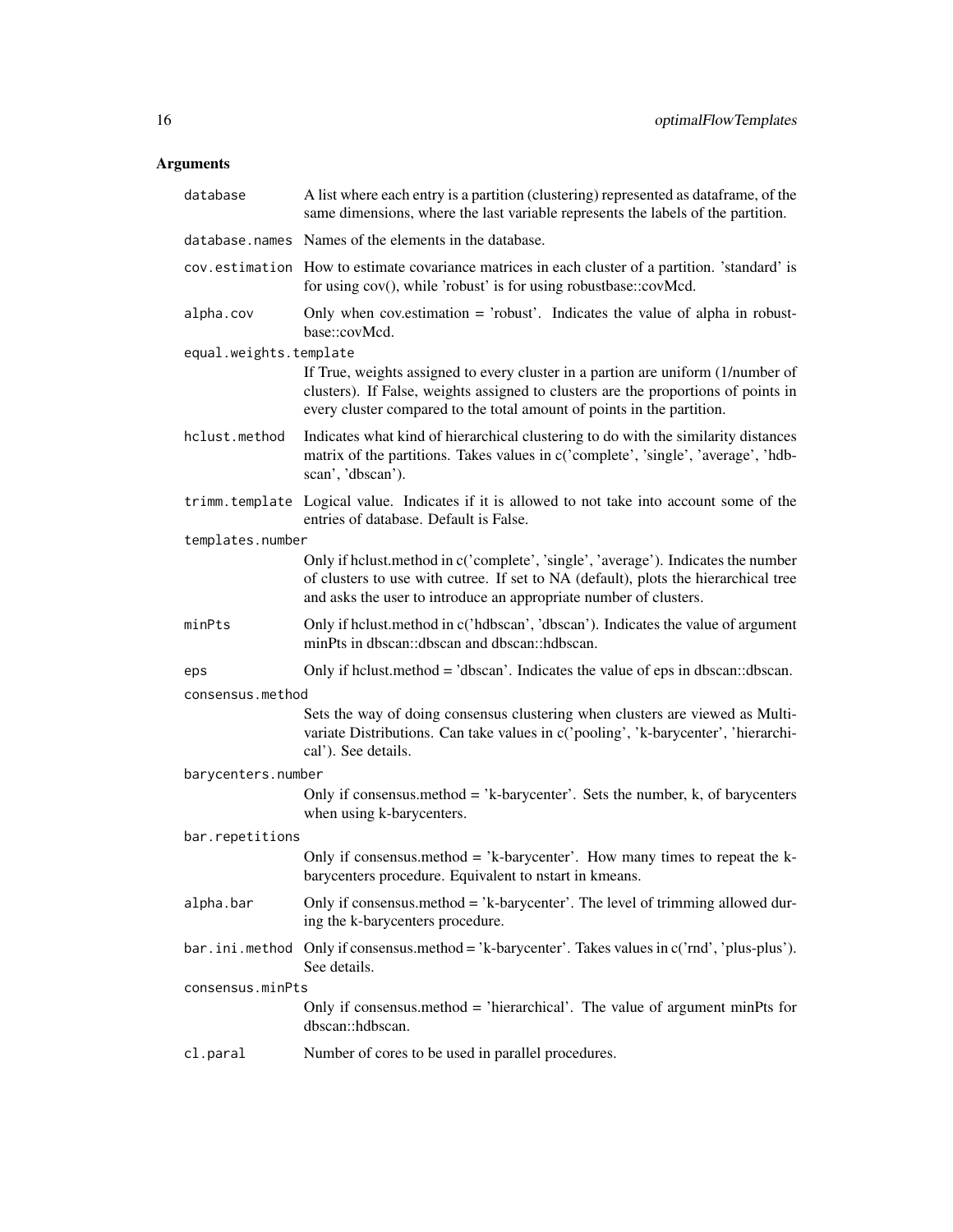<span id="page-16-0"></span>A list containting:

templates A list representing the consensus clusterings for every group in the partition of the database. Each element of the list is a template partition. Hence it is a list itself, containig the cell types in the prototype, where each element has components: mean, cov, weight and type.

clustering Clustering of the input partitions.

database.elliptical A list containig each cytometry in the database viewed as a mixture distribution. Each element of the list is a cytometry viewed as a mixture. Hence it is a list itself, containig the cell types in the cytometry, where each element has components: mean, cov, weight and type.

#### References

E del Barrio, H Inouzhe, JM Loubes, C Matran and A Mayo-Iscar. (2019) optimalFlow: Optimaltransport approach to flow cytometry gating and population matching. arXiv:1907.08006

#### Examples

```
##We construct a simple database selecting only some of the Cytometries and some cell types for simplicity and for
database <- buildDatabase(
```

```
dataset_names = paste0('Cytometry', c(2:5, 7:9, 12:17, 19, 21)),
  population_ids = c('Monocytes', 'CD4+CD8-', 'Mature SIg Kappa', 'TCRgd-'))
```
# # To select the appropriate number of templates, via hierarchical tree, in an interactive fashion and produce a clu # templates.optimalFlow <- optimalFlowTemplates(database = database)

templates.optimalFlow <- optimalFlowTemplates(database = database, templates.number = 5,  $cl.parallel = 1)$ 

qdaClassification *qdaClassification*

#### Description

Gives quadratic discriminant scores to the points in data for a multivariate normal.

#### Usage

```
qdaClassification(normal, data)
```

| normal | A list with arguments mean, covaruance and weight. |
|--------|----------------------------------------------------|
| data   | Data frame or matrix on which to perform qda.      |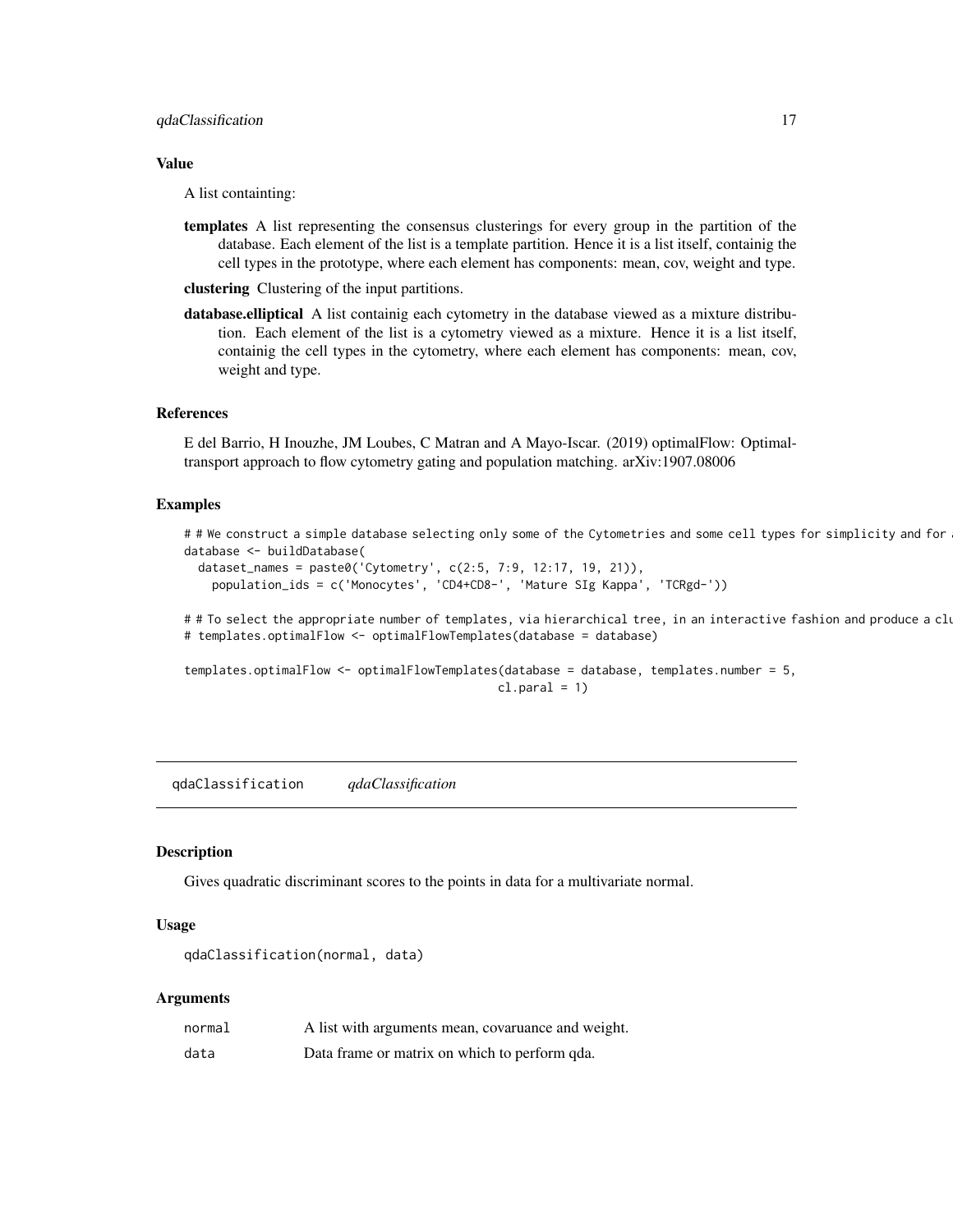A score for each point.

### Examples

```
data.qda = cbind(rnorm(50), rnorm(50))
exp(qdaClassifier(1ist(mean = c(0,0)), cov = diag(1,2), weight = 1), data(qda))
```
tclustWithInitialization

*tclustWithInitialization*

### Description

A wrapper for the function tclust\_H.

### Usage

```
tclustWithInitialization(
  initialization,
 cytometry,
  i.sol.type = "points",
  trimming = 0.05,
  restr.fact = 1000\mathcal{L}
```

|            | initialization Initial solution for parameters provided by the user. Can be a matrix of data<br>containing observations and cluster assignations or can be a list spesifying a<br>multivariate mixture of gaussians. |
|------------|----------------------------------------------------------------------------------------------------------------------------------------------------------------------------------------------------------------------|
| cytometry  | A matrix or data.frame of dimension n x p, containing the observations (row-<br>wise).                                                                                                                               |
| i.sol.type | Type of initial solutions in c('points', 'barycenters'). 'points' refers to a classi-<br>fied data matrix, while 'barycenters' to a multivariate mixture.                                                            |
| trimming   | The proportion of observations to be trimmed.                                                                                                                                                                        |
| restr.fact | The constant restrifact $>= 1$ constrains the allowed differences among group<br>scatters. Larger values imply larger differences of group scatters, a value of 1<br>specifies the strongest restriction.            |

<span id="page-17-0"></span>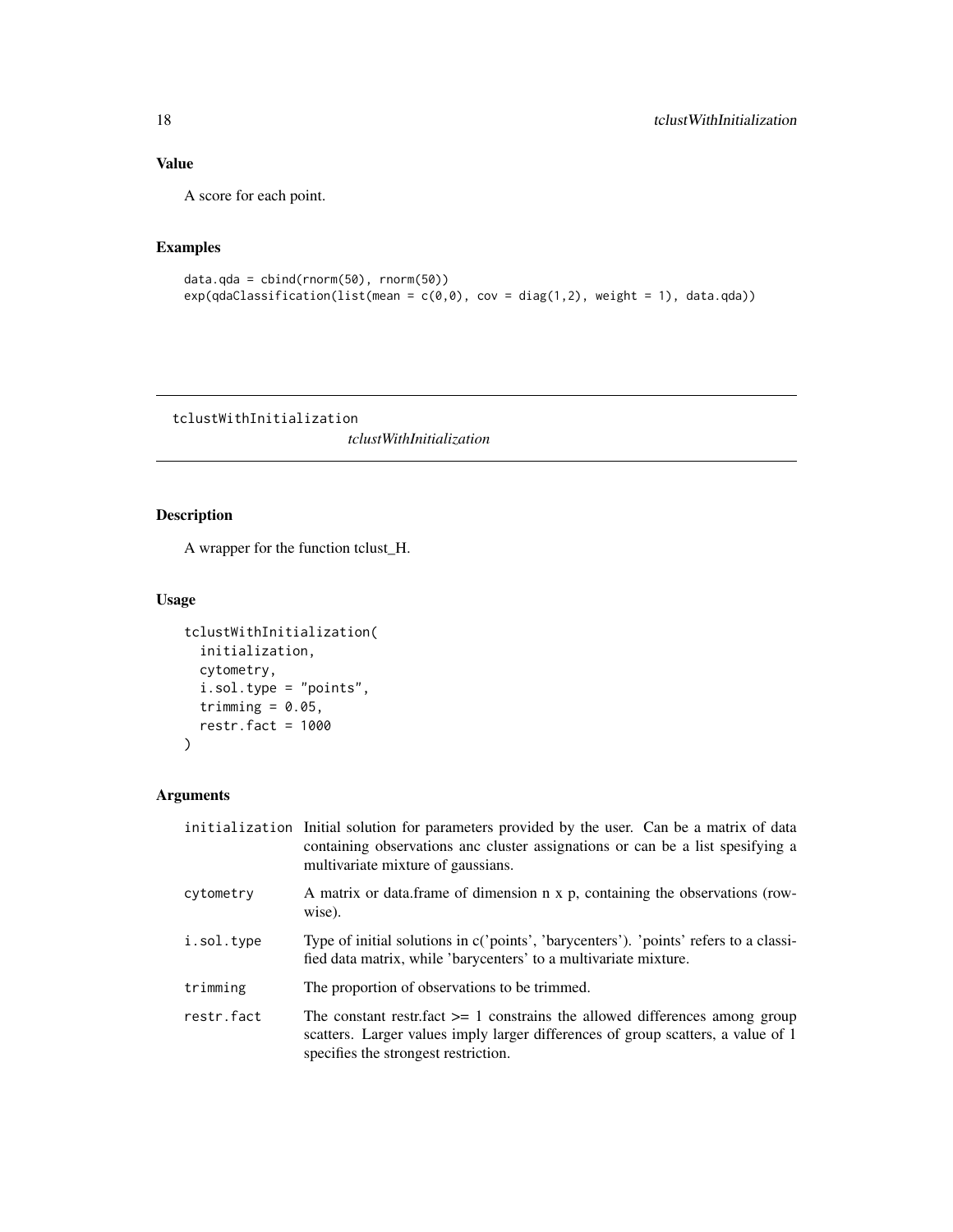<span id="page-18-0"></span>tclust\_H  $\,$  19

### Value

A list with entries:

cluster A numerical vector of size n containing the cluster assignment for each observation. Cluster names are integer numbers from 1 to k, 0 indicates trimmed observations.

n\_clus Number of clusters actually found.

obj he value of the objective function of the best (returned) solution.

### Examples

```
x \le rbind(matrix(rnorm(100), ncol = 2), matrix(rnorm(100) + 2, ncol = 2),
        matrix(rnorm(100) + 4, ncol = 2))## robust cluster obtention from a sample x asking for 3 clusters,
## trimming level 0.05 and constrain level 12
k <- 3; alpha <- 0.05; restr.fact <- 12
output = tclust_H(x = x, k = k, alpha = alpha, nstart = 50, iter.max = 20,
               restr = 'eigen', restr.fact = restr.fact, sol_ini_p = FALSE, sol_ini = NA,
                 equal.weights = FALSE, trace = 0, zero.tol = 1e-16)
## cluster assigment
output2 <- tclustWithInitialization(data.frame(x, output$cluster), x, 'points', 0.05, 10)
```

| tclust_H<br>tclust H |
|----------------------|
|----------------------|

### Description

A wrapper for the internal fucntion tclust\_. Performs robust non spherical clustering, tclust, where initial solutions are allowed.

```
tclust_H(
 x,
  k = 3,
 alpha = 0.05,
 nstart = 50,
  iter.max = 20,
  restr = "eigen",
  restr.fact = 12,sol_ini_p = FALSE,
  sol_ini = NA,
  equal.weights = FALSE,
  trace = \theta,
  zero.tol = 1e-16)
```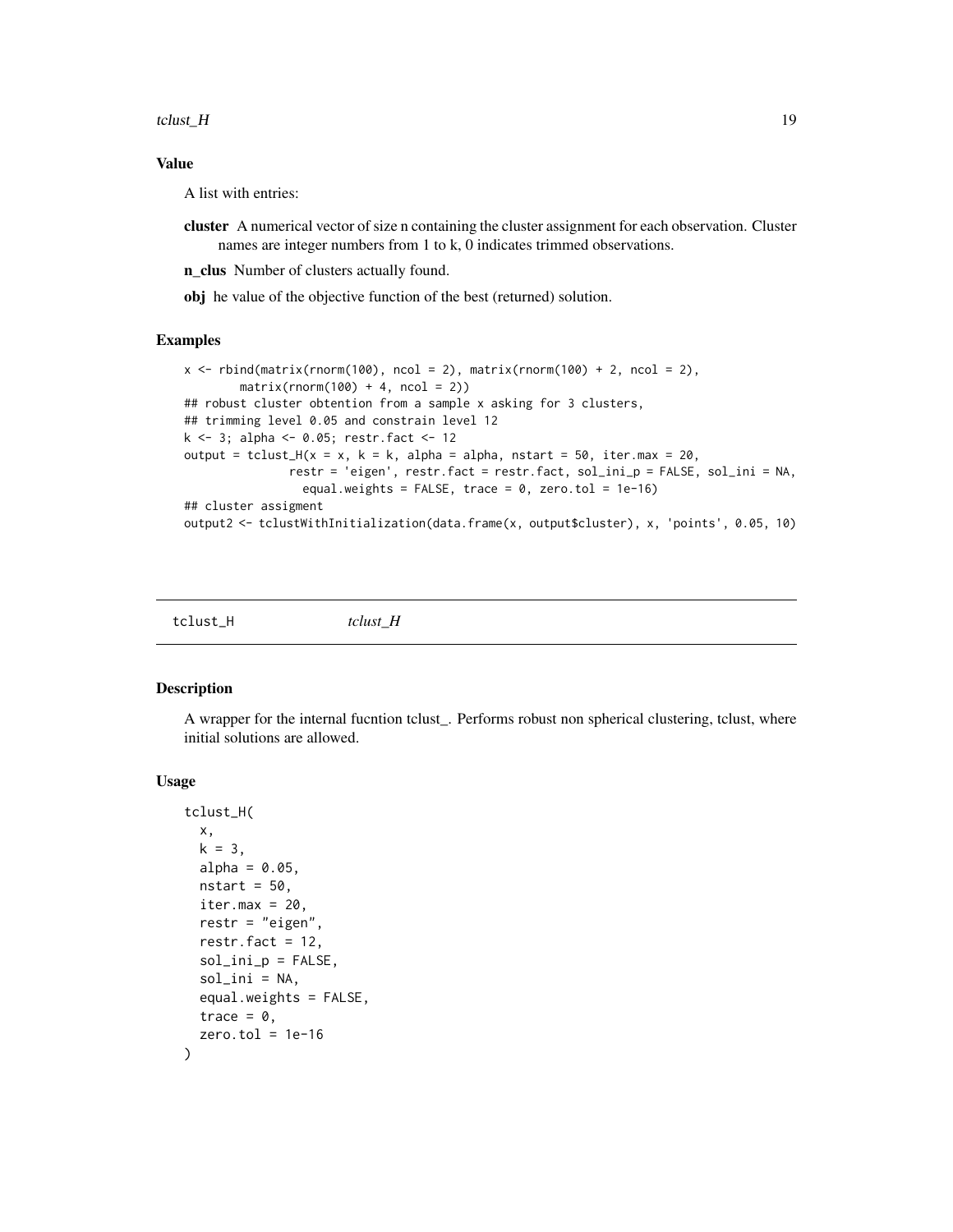### **Arguments**

| $\mathsf{x}$  | A matrix or data.frame of dimension n x p, containing the observations (row-<br>wise).                                                                                                                      |
|---------------|-------------------------------------------------------------------------------------------------------------------------------------------------------------------------------------------------------------|
| k             | The number of clusters initially searched for.                                                                                                                                                              |
| alpha         | The proportion of observations to be trimmed.                                                                                                                                                               |
| nstart        | The number of random initializations to be performed. Only when sol_ini_p =<br>FALSE.                                                                                                                       |
| iter.max      | The maximum number of concentration steps to be performed. The concentra-<br>tion steps are stopped, whenever two consecutive steps lead to the same data<br>partition.                                     |
| restr         | The type of restriction to be applied on the cluster scatter matrices. Valid values<br>are "eigen" (default).                                                                                               |
| restr.fact    | The constant restrifact $\geq$ 1 constrains the allowed differences among group<br>scatters. Larger values imply larger differences of group scatters, a value of 1<br>specifies the strongest restriction. |
| sol_ini_p     | Initial solution for parameters provided by the user TRUE/FALSE, if TRUE is<br>stored in sol_ini.                                                                                                           |
| sol_ini       | Initial solution for parameters provided by the user.                                                                                                                                                       |
| equal.weights | A logical value, specifying whether equal cluster weights (TRUE) or not (FALSE)<br>shall be considered in the concentration and assignment steps.                                                           |
| trace         | Defines the tracing level, which is set to 0 by default. Tracing level 2 gives<br>additional information on the iteratively decreasing objective function's value.                                          |
| zero.tol      | The zero tolerance used. By default set to 1e-16.                                                                                                                                                           |

### Details

This iterative algorithm initializes k clusters randomly and performs "concentration steps" in order to improve the current cluster assignment. The number of maximum concentration steps to be performed is given by iter.max. For approximately obtaining the global optimum, the system is initialized nstart times and concentration steps are performed until convergence or iter.max is reached. When processing more complex data sets higher values of nstart and iter.max have to be specified (obviously implying extra computation time). However, if more then half of the iterations would not converge, a warning message is issued, indicating that nstart has to be increased.

The parameter restr defines the cluster's shape restrictions, which are applied on all clusters during each iteration. Options "eigen"/"deter" restrict the ratio between the maximum and minimum eigenvalue/determinant of all cluster's covariance structures to parameter restr.fact. Setting restr.fact to 1, yields the strongest restriction, forcing all eigenvalues/determinants to be equal and so the method looks for similarly scattered (respectively spherical) clusters. Option "sigma" is a simpler restriction, which averages the covariance structures during each iteration (weighted by cluster sizes) in order to get similar (equal) cluster scatters.

#### Value

A list with values: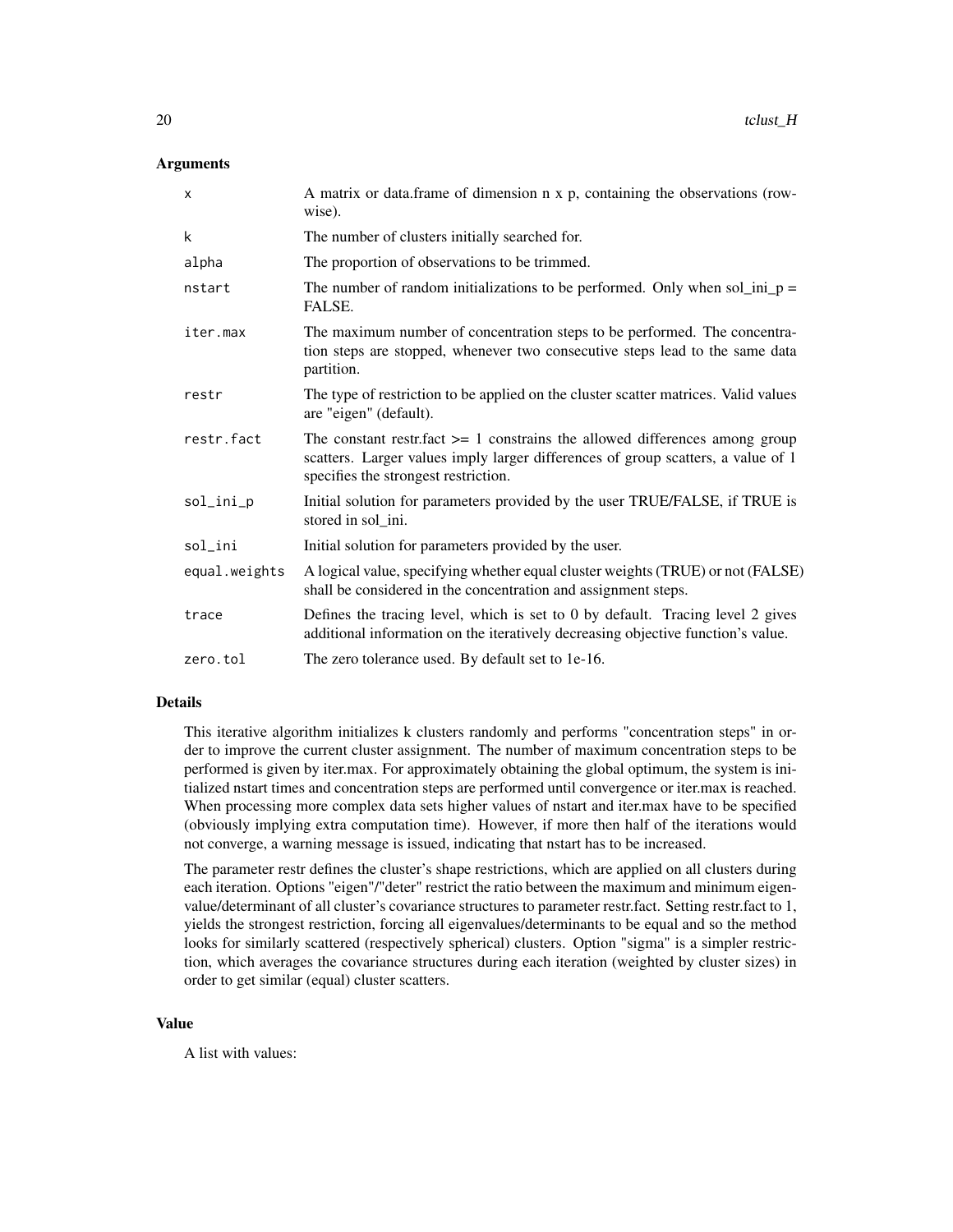<span id="page-20-0"></span>centers A matrix of size p x k containing the centers (column-wise) of each cluster.

- cov An array of size p x p x k containing the covariance matrices of each cluster.
- cluster A numerical vector of size n containing the cluster assignment for each observation. Cluster names are integer numbers from 1 to k, 0 indicates trimmed observations.
- **par** A list, containing the parameters the algorithm has been called with  $(x, if not suppressed by)$  $store.x = FALSE, k, alpha, restr.f., nstart, KStep, and equal. weights).$

weights A numerical vector of length k, containing the weights of each cluster.

obj he value of the objective function of the best (returned) solution.

### References

Fritz, H., Garcia-Escudero, L. A., & Mayo-Iscar, A. (2012). tclust: An r package for a trimming approach to cluster analysis. Journal of Statistical Software, 47(12), 1-26.

### Examples

```
x \le rbind(matrix(rnorm(100), ncol = 2), matrix(rnorm(100) + 2, ncol = 2),
        matrix(rnorm(100) + 4, ncol = 2)## robust cluster obtention from a sample x asking for 3 clusters,
## trimming level 0.05 and constrain level 12
k <- 3; alpha <- 0.05; restr.fact <- 12
output \leq tclust_H(x = x, k = k, alpha = alpha, nstart = 50, iter.max = 20,
               restr = "eigen", restr.fact = restr.fact, sol_ini_p = FALSE, sol_ini = NA,
                 equal.weights = FALSE, trace = 0, zero.tol = 1e-16)
## cluster assigment
output$cluster
plot(x, col = output$cluster)
```
trimmedKBarycenter *trimmedKBarycenter*

#### Description

Calculates a 2-Wasserstein k-barycenter of a list of multivariate normal distributions.

#### Usage

```
trimmedKBarycenter(k, alpha0, type.ini = "rnd", reps.list)
```

| k         | Number k of elements in the k-barycenter.                                                                                                                      |
|-----------|----------------------------------------------------------------------------------------------------------------------------------------------------------------|
| alpha0    | Level of trimming.                                                                                                                                             |
| type.ini  | of initialization in c('rnd', 'plus-plus'). 'rnd' makes the common random initi-<br>laization while 'plus-plus' initializes in a similar fashion to k-means++. |
| reps.list | List of multivariate normals for which the trimmed k-barycenter should be per-<br>formed.                                                                      |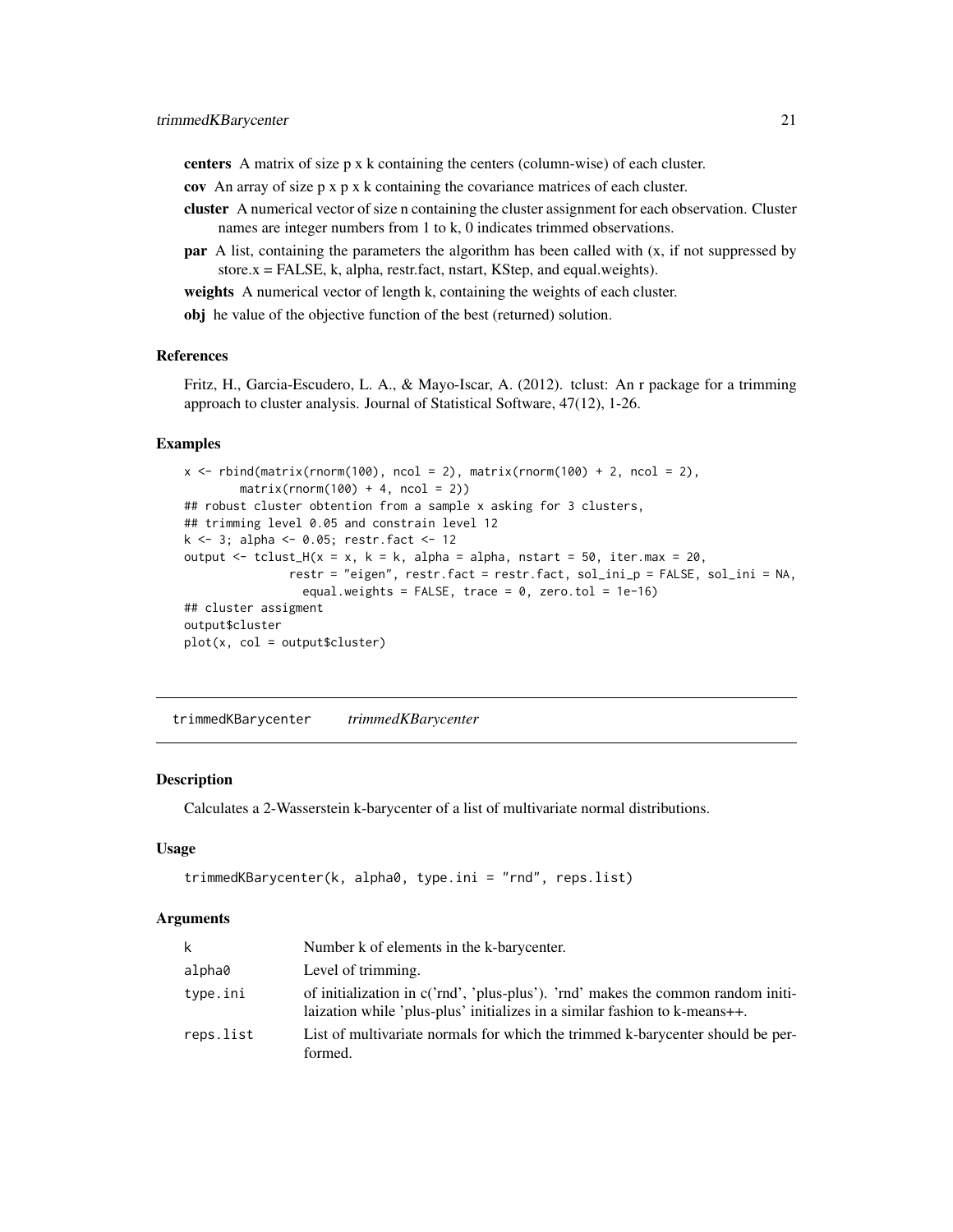<span id="page-21-0"></span>A list with values:

variacion\_wasser A double giving the Waserstein variation.

baricentro A list of k elements, each of which is a member of the k-barycenter. Each eement is a normal distribution characterized by a mean and a covariance.

cluster The assignment of the original entries to each member of the k-barycenter.

### Examples

```
normals <- list(list(mean = c(1, 1), cov = diag(2, 2)), list(mean = c(1, 1),cov = diag(1, 2)),
list(mean = c(3, 3), cov = diag(1, 2)))trimmedKBarycenter(2, 0, 'rnd', normals)
```
voteLabelTransfer *voteLabelTransfer*

### Description

A wrapper for doing either labelTransfer or labelTransferEllipse.

### Usage

```
voteLabelTransfer(
  type = "points",
  test.partition,
  test.cytometry,
  test.partition.ellipse,
  training.cytometries,
  training.cytometries.barycenter,
  test = 1,
  op.syst,
  cl.parallel = 1,
  equal.weights = FALSE
)
```

| type                   | 'points' indicates use of labelTransfer; 'ellipses' of labelTransferEllipse.                                  |
|------------------------|---------------------------------------------------------------------------------------------------------------|
|                        | test.partition Only when type = 'points'. Labels of a partition of the test data.                             |
|                        | test. cytometry Only when type = 'points'. Test data, a data frame without labels.                            |
| test.partition.ellipse |                                                                                                               |
|                        | Only when type = 'ellipses'. A test clustering viewed as a mixture of multivari-<br>ate normal distributions. |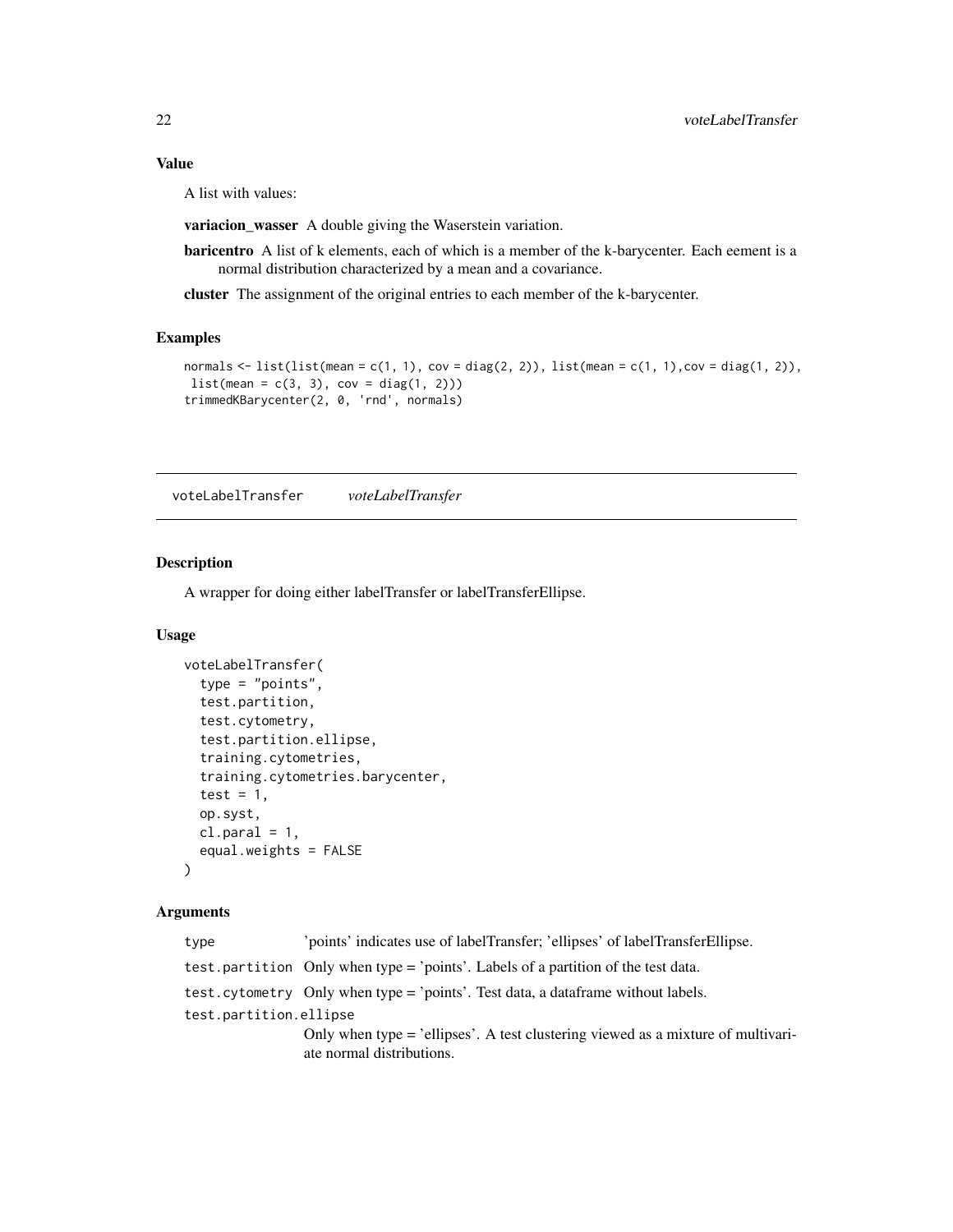#### <span id="page-22-0"></span> $w2$ dist 23

| training.cytometries |                                                                                                                                                                                                                                                                                              |  |
|----------------------|----------------------------------------------------------------------------------------------------------------------------------------------------------------------------------------------------------------------------------------------------------------------------------------------|--|
|                      | Only when type = 'points'. List of partitions, where each partition is a data frame<br>where the last column contains the labels of the partition.                                                                                                                                           |  |
|                      | training.cytometries.barycenter                                                                                                                                                                                                                                                              |  |
|                      | Only when type = 'ellipses'. A training partition viewed as a mixture of multi-<br>variate normal distributions.                                                                                                                                                                             |  |
| test                 | Only when type = 'ellipses'. A dummy variable, should be any integral. Ment<br>for use with lapply.                                                                                                                                                                                          |  |
| op.syst              | Type of system, takes values in c('unix', 'windows').                                                                                                                                                                                                                                        |  |
| cl.paral             | Number of cores to be used in parallel procedures.                                                                                                                                                                                                                                           |  |
| equal.weights        | If True, weights assigned to every cluster in a partion are uniform (1/number<br>of clusters) when calculating the similarity distance. If False, weights assigned<br>to clusters are the proportions of points in every cluster compared to the total<br>amount of points in the partition. |  |

### Value

A list containing:

final.vote A list for the votes on each cell.

complete.vote A more complete list for the votes on each cell.

### Examples

```
data.example <- data.frame(v1 = c(rnorm(50, 2, 1), rnorm(50, -2, 1)),
                  v2 = c(rnorm(50, 2, 1), rnorm(50, -2, 1)), id = c(rep(0, 50), rep(1, 50)))test.labels <- c(rep('a', 50), rep('b', 50))
voteLabelTransfer(test.partition = test.labels, test.cytometry = data.example[, 1:2],
            training.cytometries = list(data.example), op.syst = .Platform$OS.type)$final.vote[[1]]
```
w2dist *w2dist*

### Description

The 2-Wasserstein distance between two multivariate normal distributions

### Usage

```
w2dist(P, Q)
```

| A multivariate normal distribution given as a list with arguments mean and cov. |
|---------------------------------------------------------------------------------|
| A multivariate normal distribution given as a list with arguments mean and cov. |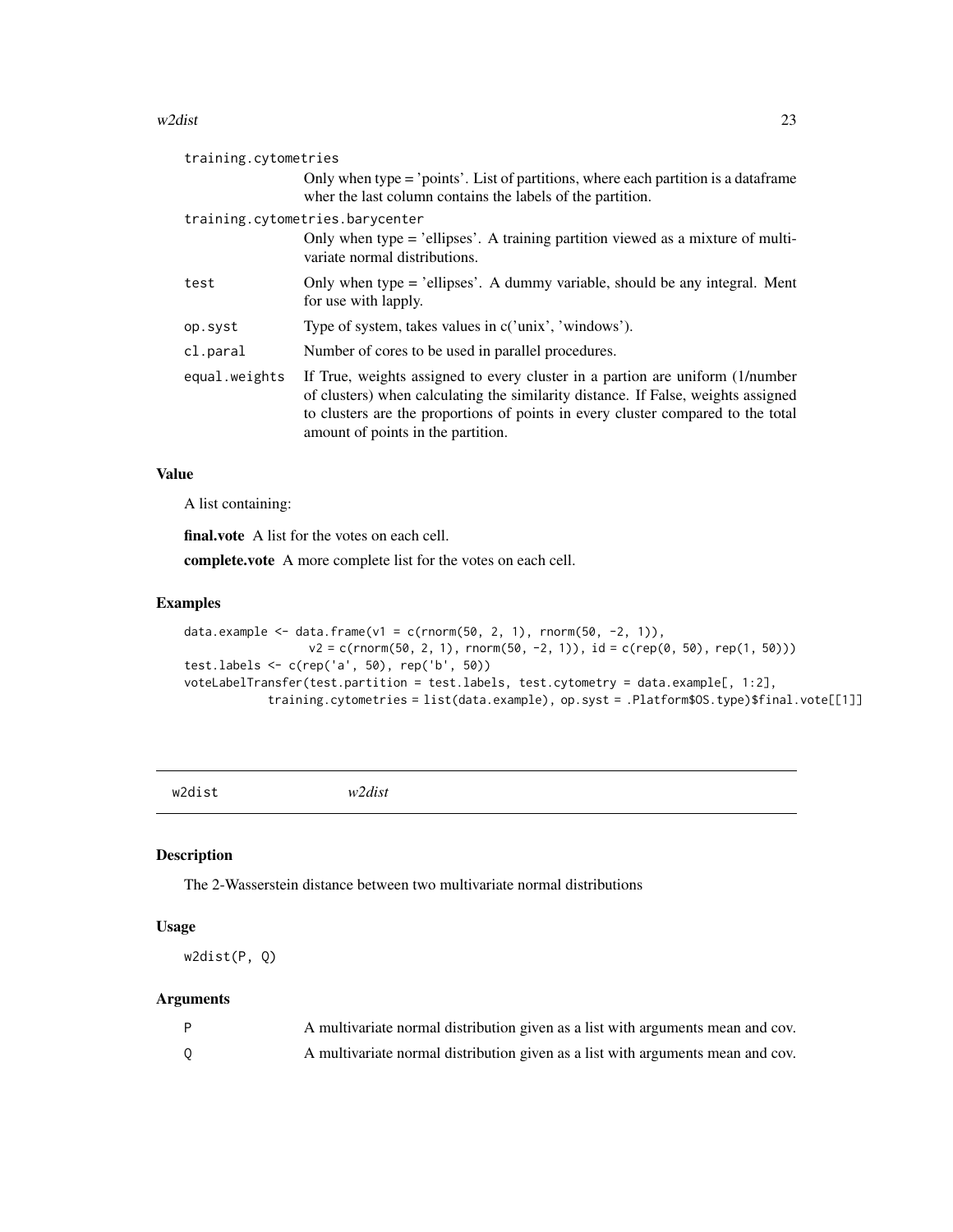A double giving the 2-Wasserstein distance between the two distributions.

#### Examples

 $P \le -$  list(mean = c(1, 1), cov = diag(1, 2))  $Q \le -$  list(mean =  $c(\emptyset, \emptyset)$ , cov = 1.1\*diag(1, 2))  $Q \le -$  list(mean = c(0, 0), cov = 1.1\*diag(1, 2)) w2dist(P, Q)

wasserCostFunction *wasserCostFunction*

### Description

Calculates the similarity distance between elements j and i of a list of partitions.

### Usage

```
wasserCostFunction(j, i, cytometries, equal.weights = FALSE)
```
#### Arguments

| j             | An entry of the list of partitions.                                                                                                                                                                                                                                                          |
|---------------|----------------------------------------------------------------------------------------------------------------------------------------------------------------------------------------------------------------------------------------------------------------------------------------------|
| i             | An entry of the list of partitions.                                                                                                                                                                                                                                                          |
| cytometries   | The list of partitions.                                                                                                                                                                                                                                                                      |
| equal.weights | If True, weights assigned to every cluster in a partion are uniform (1/number<br>of clusters) when calculating the similarity distance. If False, weights assigned<br>to clusters are the proportions of points in every cluster compared to the total<br>amount of points in the partition. |

### Value

A double giving the value of the similarity distance.

```
# # We construct a simple database selecting only some of the Cytometries and some cell types for simplicity and for
database <- buildDatabase(
 dataset_names = paste0('Cytometry', c(2:5, 7:9, 12:17, 19, 21)),
   population_ids = c('Monocytes', 'CD4+CD8-', 'Mature SIg Kappa', 'TCRgd-'))
templates.optimalFlow <- optimalFlowTemplates(database = database, templates.number = 5,
cl.paral = 1)print(wasserCostFunction(1, 2, list(templates.optimalFlow$database.elliptical[[1]],
```
<span id="page-23-0"></span>